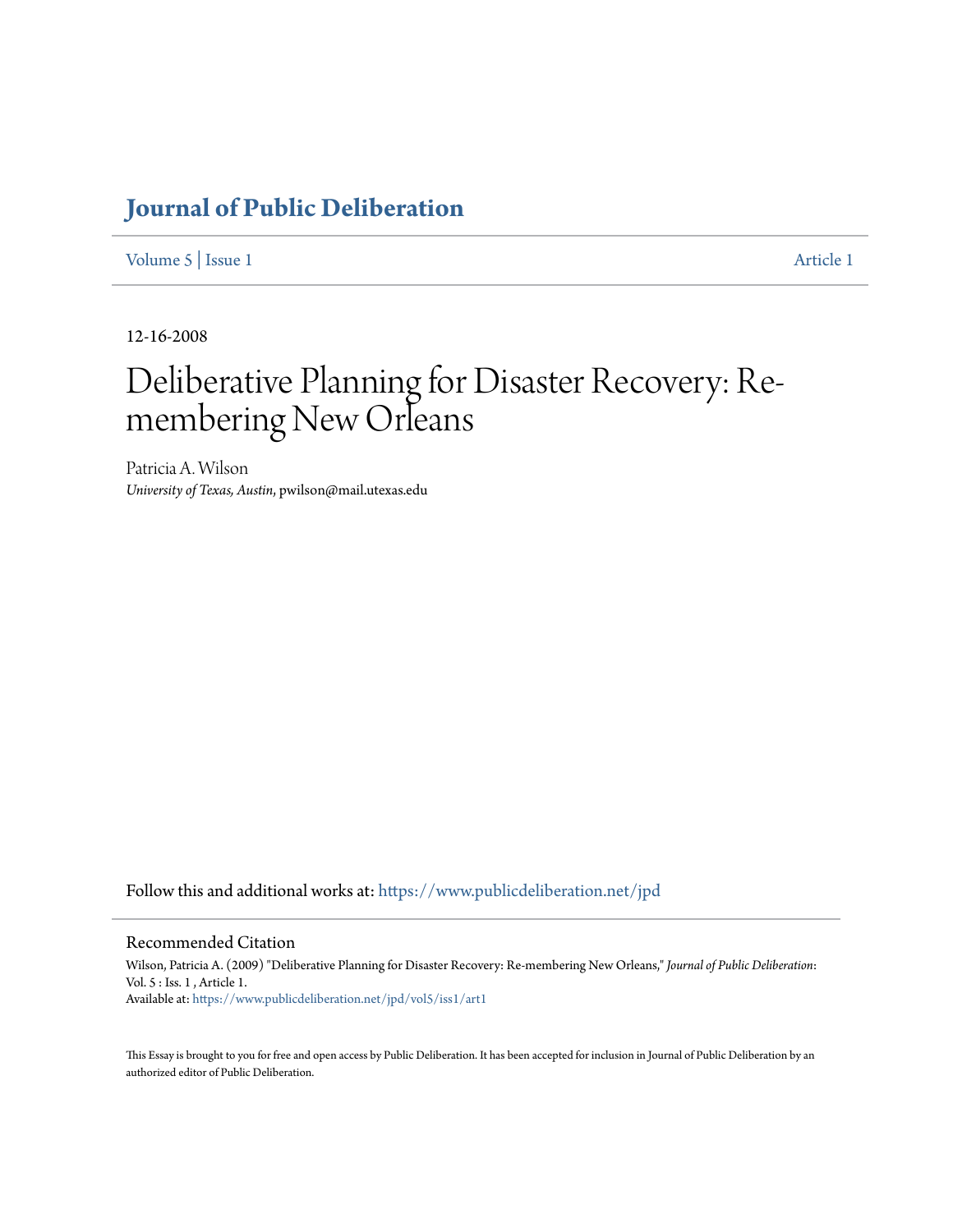## Deliberative Planning for Disaster Recovery: Re-membering New Orleans

### **Abstract**

A strong turnout of a broad cross-section of the New Orleans population lent legitimacy to a unique public conversation about post-Katrina recovery priorities. Designed and conducted by AmericaSpeaks, Community Congress II brought together over 2500 New Orleanians, linked electronically across five different cities plus smaller satellite sites in 15 diaspora communities across the country. Table observations of 48 deliberative rounds, along with exit interviews, post-event focus groups with participants, and stakeholder interviews are used to address three central questions about the social processes of deliberation: What are the patterns of interaction at the tables across race and gender; how do the participants interpret the meaning of the event for themselves; and what were the outcomes in terms of legitimacy, influence, and social trust? The article contextualizes the event in the unfolding story of the recovery process and culls out the lessons learned for deliberative democracy. Community Congress II demonstrates that inclusive public deliberation does more than provide reasoned public input into difficult policy decisions. It does more than legitimate new public initiatives. It can foster social trust and social healing across the divides of race, culture, and wealth. But the benefits will be sustained only if they are reinforced by an institutional infrastructure of civic engagement.

### **Keywords**

deliberative democracy, public deliberation, civic engagement, citizen participation, participatory planning, recovery planning, disaster recovery, community congress, UNOP

## **Acknowledgements**

Based on a paper presented at the Fourth Joint Congress of the Association of Collegiate Schools of Planning and the Association of European Schools of Planning, Chicago, July, 2008. The author wishes to thank Dr. Julianna Padgett, Associate Professor of Social Work at Southern University of New Orleans, and Ms. Judy Wallace, independent consultant from Massachusetts, who served as co-principal investigators; Lars Hasselblad Torres, a researcher with AmericaSpeaks at the time of the field work, who contributed to the project design; and 13 research assistants from New Orleans, University of Texas at Austin, and elsewhere, who conducted field interviews and table observations. Funding for this research came from AmericaSpeaks and the Hogg Endowment for Urban Governance at the University of Texas. The author is professor of Community and Regional Planning and director of the civic engagement initiative at the Center for Sustainable Development, University of Texas, Austin.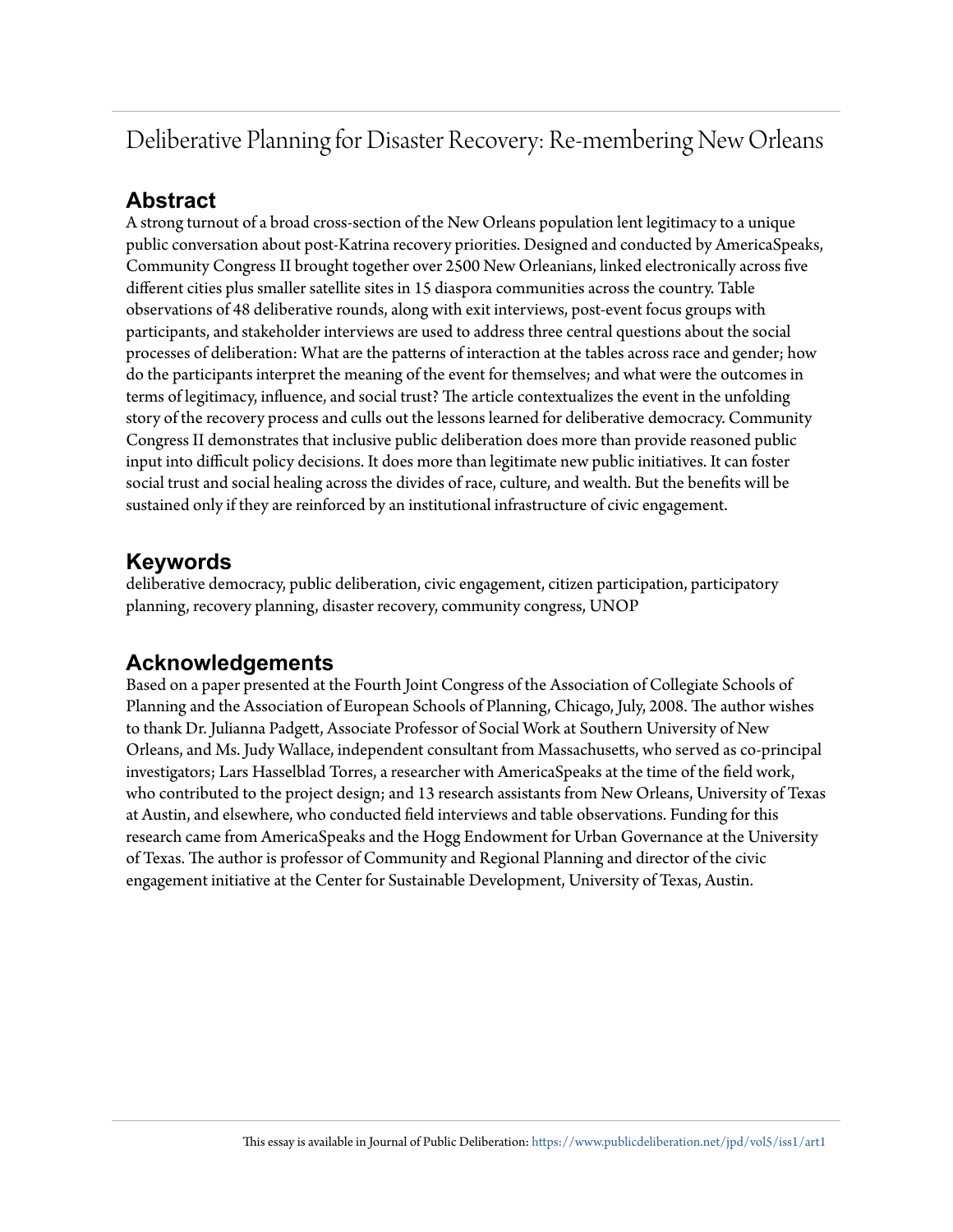#### Introduction

New Orleans presents a challenging arena for deliberative planning. In a city with deep divides across race, wealth, and education, social trust is low. In a city known for corruption among public officials, mistrust of government runs high. Katrina conspiracy theories about the breaking levees and the stranded residents thinly veil a collective pain of betrayal and abandonment. In this setting we examine the first major attempt at wide scale public deliberation about disaster recovery.

A strong turnout of a broad cross-section of the New Orleans population, not only in New Orleans itself but in four diaspora cities, lent legitimacy to a unique public conversation about recovery priorities. Community Congress II, the deliberative forum for public input on city-wide recovery priorities, was held on December 2, 2006, as part of the official Unified New Orleans Plan (UNOP) process. Designed and conducted by America*Speaks*, it brought together over 2500 New Orleanians, linked electronically across five different cities plus smaller satellite sites in 15 diaspora communities across the country. Community Congress II became the pivotal point in creating public support for the city-wide recovery plan, after two failed attempts by the mayor and the city council. Our research team took an intimate look at the gathering in New Orleans to draw out the lessons for deliberative democracy.

Methodology and Research Questions

 $\overline{a}$ 

What intrigued me most about doing this research was the opportunity to observe the black box of civic engagement: the actual deliberative process at the tables.  $\frac{1}{1}$  Our research team was given direct access for continuous observation of 16 tables at the New Orleans site. $2^{\infty}$  We were able to document patterns of interaction in the three discussion rounds held simultaneously at the 16 tables, yielding data on 48 deliberative discussions. We also conducted pre- and/or post-event interviews with 17 stakeholder representatives from the community, private sector, city government, and the UNOP planning team. We conducted 28 exit surveys with attendees and held three post-event focus groups with six to eight attendees in each. In addition we had access to the keypad data collected by America*Speaks* on demographics and voting.<sup>3</sup>

1

<sup>1</sup> Stromer-Galley (2007) and Ryfe (2005) point out a large gap in the public deliberation literature about the actual process of intra-group interaction.

 $2^{2}$  The tables were selected arbitrarily by the individual table observers, mostly before the tables filled up with attendees. All 16 tables had a mix of African Americans and Caucasians.

 $3^3$  We also gathered data at the Dallas and Houston meetings, including four table observations in Dallas and one in Houston. This article focuses on the New Orleans experience, where I had been involved in various neighborhood recovery planning efforts since late 2005.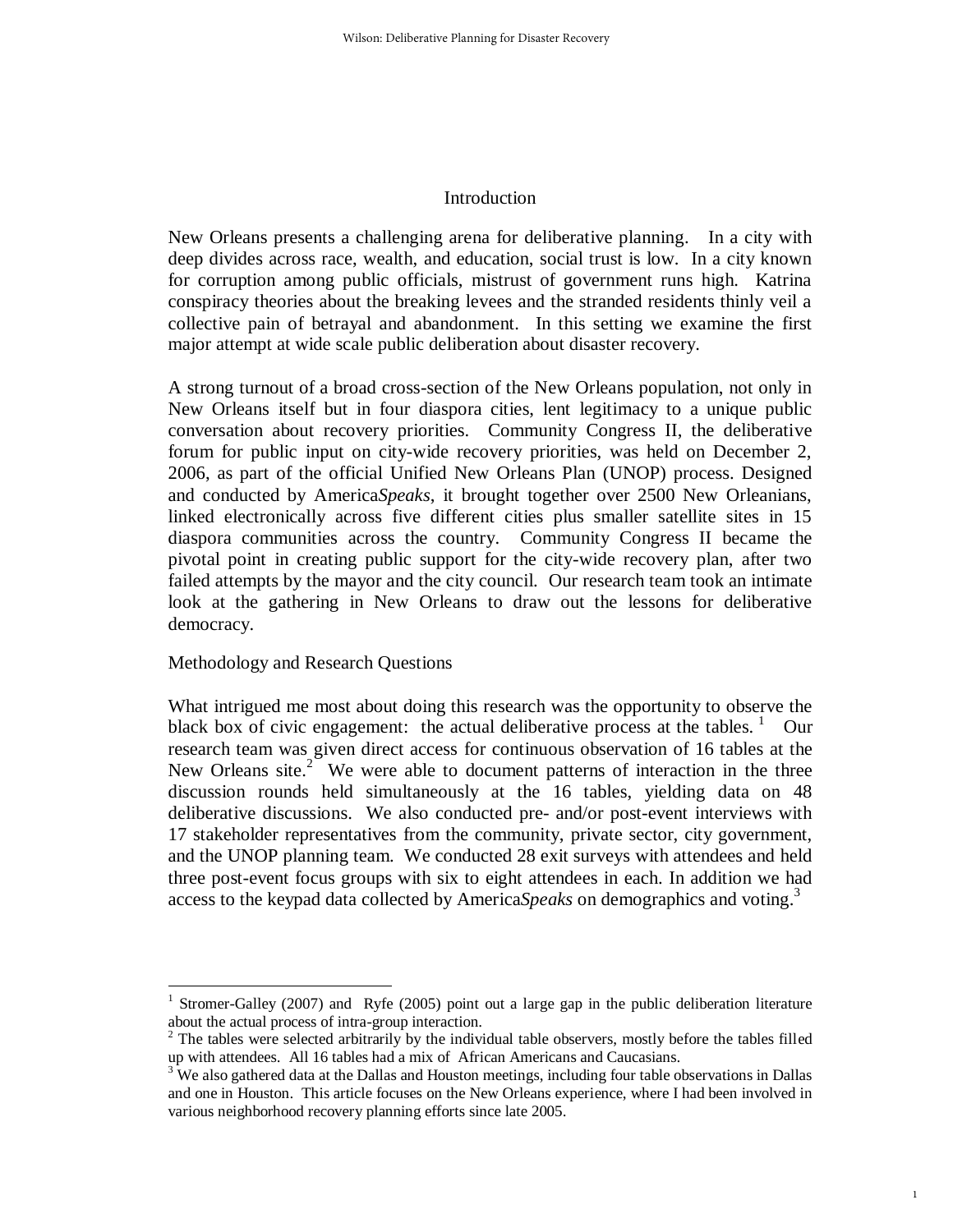Three central questions guided our research: $4$ 

- What are the patterns of interaction at the tables? Which demographic groups speak the most and which the least? What characterizes the conversations?
- How do the participants interpret the meaning of the event and their own participation?
- What were the outcomes? We looked at legitimacy, influence, and social trust/social healing.

In addition, we contextualized the event in the larger unfolding story of the recovery process and culled out the lessons learned for deliberative democracy.

#### The Context

Shortly after hurricane Katrina left its devastating flood waters covering most of New Orleans on August 29, 2005, Mayor Nagin appointed a high profile commission called Bring New Orleans Back (BNOB) to prepare a recovery and rebuilding plan.<sup>5</sup> The land use committee, headed by an influential New Orleans businessman, Joseph Canizero, brought in a team of national experts from the Urban Land Institute to create a technically sound land use plan for New Orleans' recovery. The ULI plan, unveiled at a well attended conference in New Orleans in November, sparked an intense public outcry from a traumatized public: "We don't want outsiders or experts to tell us what to do! And we don't trust wealthy businessmen!" The final BNOB plan presented in January provoked even more vociferous opposition. Green zones dotted the city map showing which low-lying neighborhoods would not be rebuilt in order to 'shrink the footprint' to higher ground. "You can't tell us where we can and can't rebuild. These are our homes!" BNOB responded by giving former residents 4 months to prove their devastated neighborhoods were viable. The announcement, which galvanized an intense effort of grassroots neighborhood planning across the city, further alienated the public. The mayor backed away from the BNOB plan.

As the mayor's planning effort collapsed, the City Council launched its own effort, known as the Lambert Plan. With a sole-source contract to a Florida consulting firm known to the Council, the Lambert group was brought in to work with the devastated neighborhoods in designing their recovery plans. While the closed contracting process was criticized, the Lambert team was successful in bringing in local architects and planners and working closely with neighborhood residents who were pleased to get the technical assistance. The visioning process excited the participants and created a sense of ownership of the plans (although non-participants criticized the plans as being unrealistic and misleading). But the Council did not have major stakeholders on board behind the Lambert Plan—neither the mayor, the City Planning Commission, nor the private investment sector. Moreover, because the Lambert Plan excluded the less impacted neighborhoods and districts, it would not add up to a city-

<sup>&</sup>lt;sup>4</sup> The questions build on the three design and evaluation criteria put forth by Carson and Hartz-Karp (2005): influence, inclusion, and deliberation.

<sup>5</sup> A city-wide recovery plan was required by the Louisiana Recovery Authority as a condition for disbursing Federal and state recovery funds.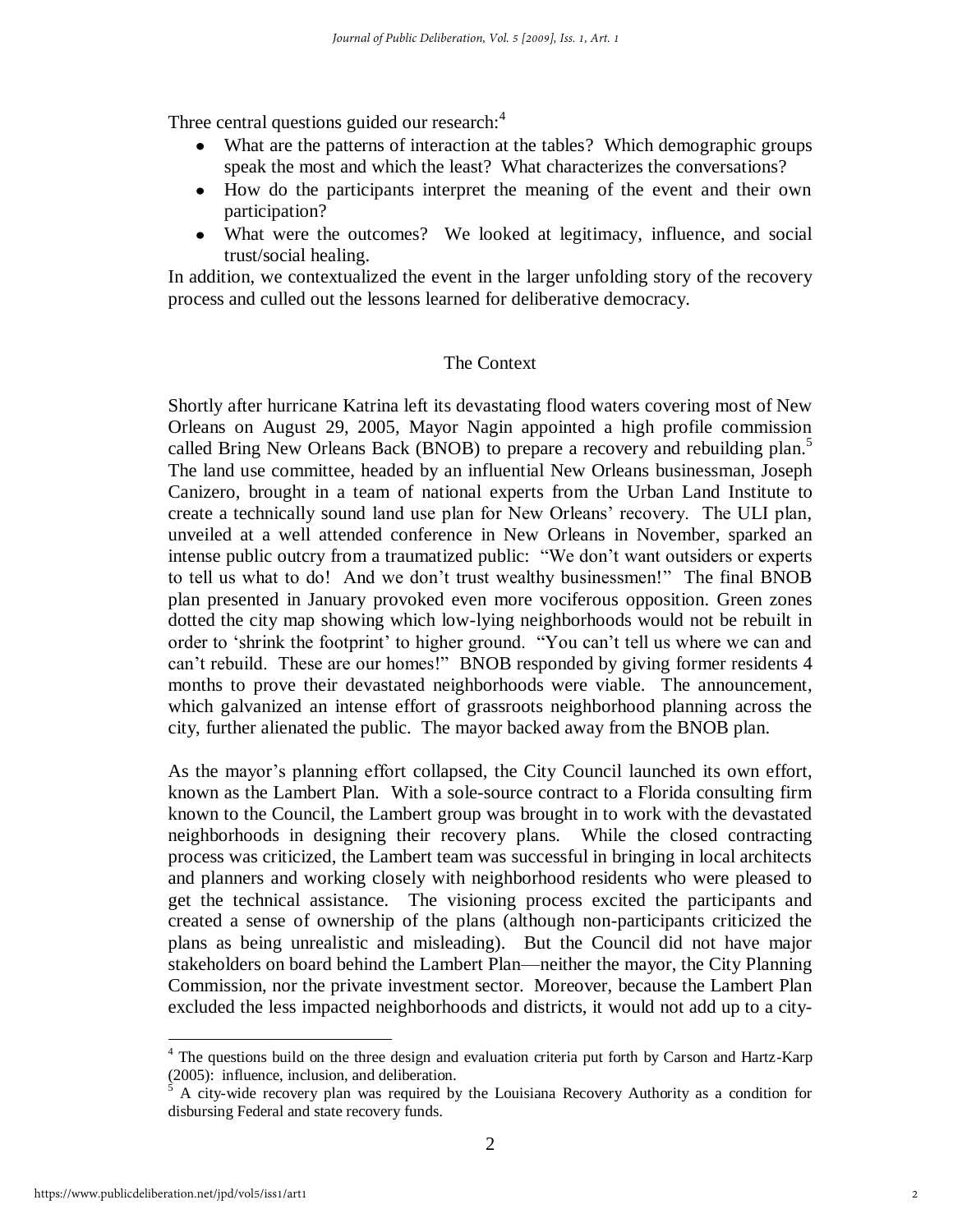wide recovery plan and therefore would not garner Louisiana Recovery Authority (LRA) approval for Federal funding.

Even as Lambert continued to work with the flooded neighborhoods, LRA quietly began to pull together the local political and institutional actors for a Unified New Orleans Plan, or UNOP as it would be called. Rockefeller Foundation offered \$3.5 million to back a comprehensive New Orleans planning effort *if* the various players could be brought together to support it. A highly respected and politically neutral local foundation, the Greater New Orleans Foundation (GNOF), agreed to spearhead UNOP through an oversight board with fiduciary responsibility (New Orleans Support Foundation) and a citizens advisory board (Community Support Organization). GNOF contributed another \$1 million to the effort and so did the Bush-Clinton Fund. In April 2006 the LRA hired Concordia, a local architectural and planning firm with a national reputation and experienced in public participation, to carry out the UNOP charge.

The UNOP process got off to a rocky start with fears from the flooded neighborhoods that their planning efforts would be undone, a full page ad in the newspaper by Lambert attacking UNOP, a chaotic introductory meeting with the neighborhoods at the end of July 2006, and delays in signing the memorandum of agreement with City Council, the Mayor, and the City Planning Commission until the end of August, 2006.

The UNOP design provided two levels for public participation: at the district level and at the city-wide level. The UNOP staff gathered and made available all previous neighborhood plans and required the district planning teams, who were selected with neighborhood input after a national RFQ, to incorporate them in their planning efforts. $6$ 

The district level planning took off in each of the 13 districts with a series of four public planning meetings, interspersed with more numerous district stakeholder meetings in each district, with active citizen participation in all 13 districts. In some cases the planners built upon the community organizational infrastructure already in place for recovery planning. In others they created new steering committees and stakeholder groups. These meetings, which afforded local residents input into selecting key recovery projects for their neighborhoods and districts and a chance to discuss trade-offs, became the place of much detailed debate around the concrete implications of some of the cross-cutting city-wide issues.<sup>7</sup> The Lower Ninth Ward, for example, held four district meetings averaging 100 participants each, and 6

<sup>&</sup>lt;sup>6</sup> A controversy around the Lower Ninth Ward planning team, which was replaced early in the UNOP process, resulted in the development of an alternative plan by some of the original team members, according to Cornell planner Ken Reardon. The People's Plan was accepted for integration into the UNOP plan by City Council in February, 2007, and by the City Planning Commission in March. (See [www.plannersnetwork.org/publications/2007\\_spring/reardon.html](http://www.plannersnetwork.org/publications/2007_spring/reardon.html) .)

<sup>&</sup>lt;sup>7</sup> See district plans on planning process at www.unifiedneworleansplan.com/home3/districts/8/plans/.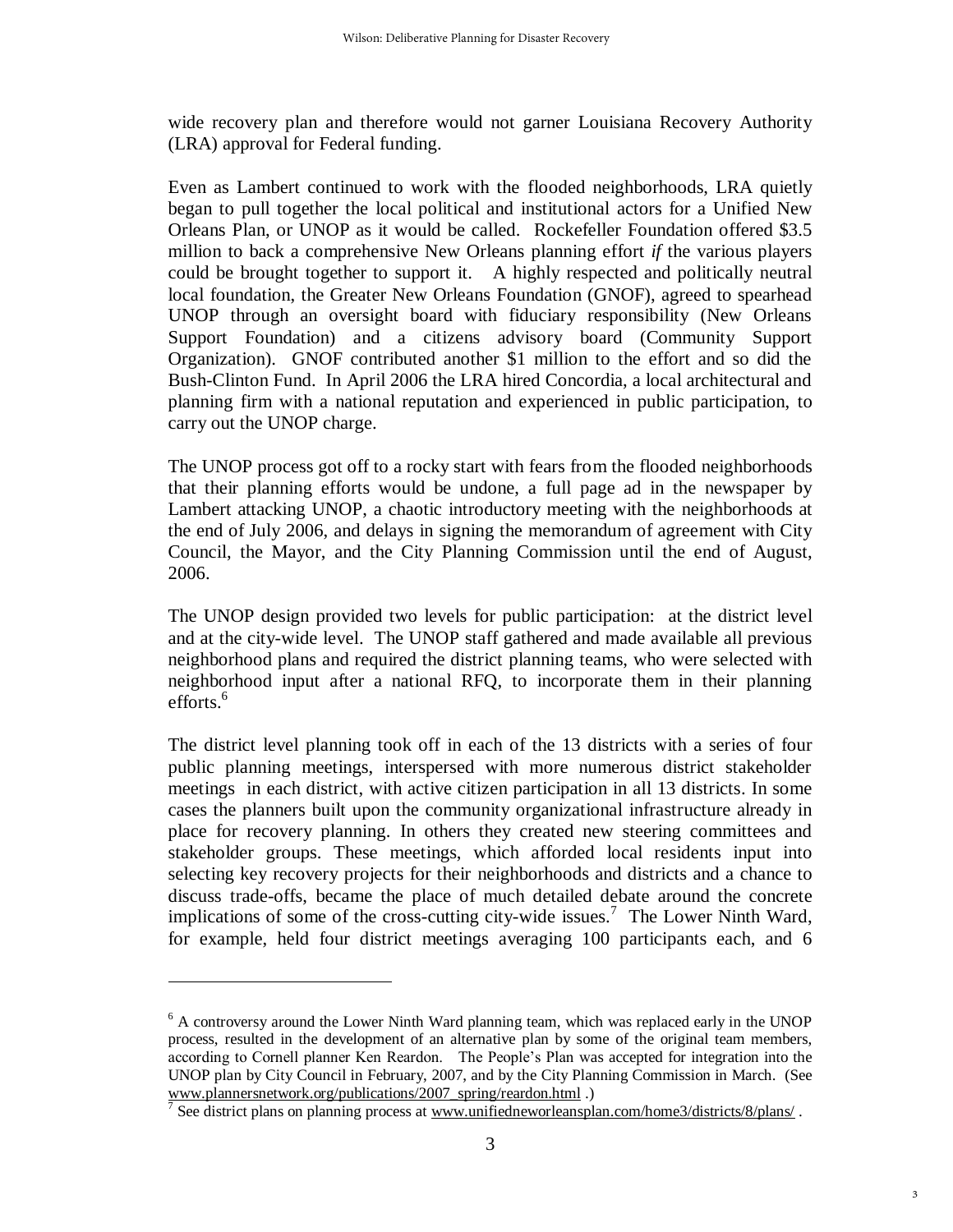stakeholder meetings with about 30 community stakeholders at each. Community stakeholders helped the planning team to bring new participants up to date. (District 8 Plan, UNOP, 2007).

The other arena for public participation was the city-wide planning process, with three city-wide congresses envisioned.<sup>8</sup> The New Orleans Support Foundation voted in early September, 2006, to have America*Speaks* facilitate the first congress and take full charge of the other two, including raising the funds to include the diaspora population in decision-making at multiple sites.<sup>9</sup>

The hastily organized and poorly attended Community Congress I was held in New Orleans in late October, 2006, to update the public on the Katrina planning team's baseline studies and gather public input on a slightly re-phrased version of the volatile footprint issue. When the 300 attendees were asked "who's here?" the keypad responses showed a mostly white and upper income audience. Public and media criticism over the lack of representation (and the revival of the footprint issue) was vociferous. If the Unified Plan was to have credibility with the public, Community Congress II would have to turn it around. America*Speaks* raised the estimated \$2.4 million needed for the multi-site event.<sup>10</sup>

#### The Design of Community Congress II

#### **Outreach**

Much of the budget for CCII was earmarked for an extraordinary outreach campaign in five diaspora cities in three states plus 16 satellite locations across the country. The public information campaign was only part of it: Under a tight timeframe America*Speaks* hired subcontractors to cover both web messaging (websites, blogs, and email blasts) and traditional media messaging (radio, television, newspapers, magazines, newsletters, and mail-outs) in the five main cities. To assure turn-out from low income communities, America*Speaks* also developed a network of paid grassroots organizers to work with community-based and faith-based organizations, neighborhood organizations, and cultural organizations. The strategy was to deliver "clear messaging by trusted messengers" (key informant interview).<sup>11</sup> Canvassing

<sup>&</sup>lt;sup>8</sup> Getting agreement from GNOF and the city-wide planning team on the need for such widespread community input and the highly interactive method of America*Speaks* was not easy, according to a key informant from Concordia.

<sup>9</sup> According to key informants, the idea of a multi-site interactive planning event with America*Speaks* had its inception in November 2005. Contracted by LRA to facilitate an interactive symposium in New Orleans on state-wide recovery principals organized by the American Institute of Architects, America*Speaks* was approached by the Committee for Better New Orleans with the idea of a multi-site meeting to include the diaspora population. Early efforts to pursue this idea fell in the shadow of political campaigns and the beginning of the City Council-sponsored Lambert planning process. <sup>10</sup> Rockefeller Foundation contributed \$500,000 to CCII.

 $11$  Organizers were paid in part by number of people registered, according to a representative from America*Speaks*, and registrations substantially outstripped actual attendance at the New Orleans site.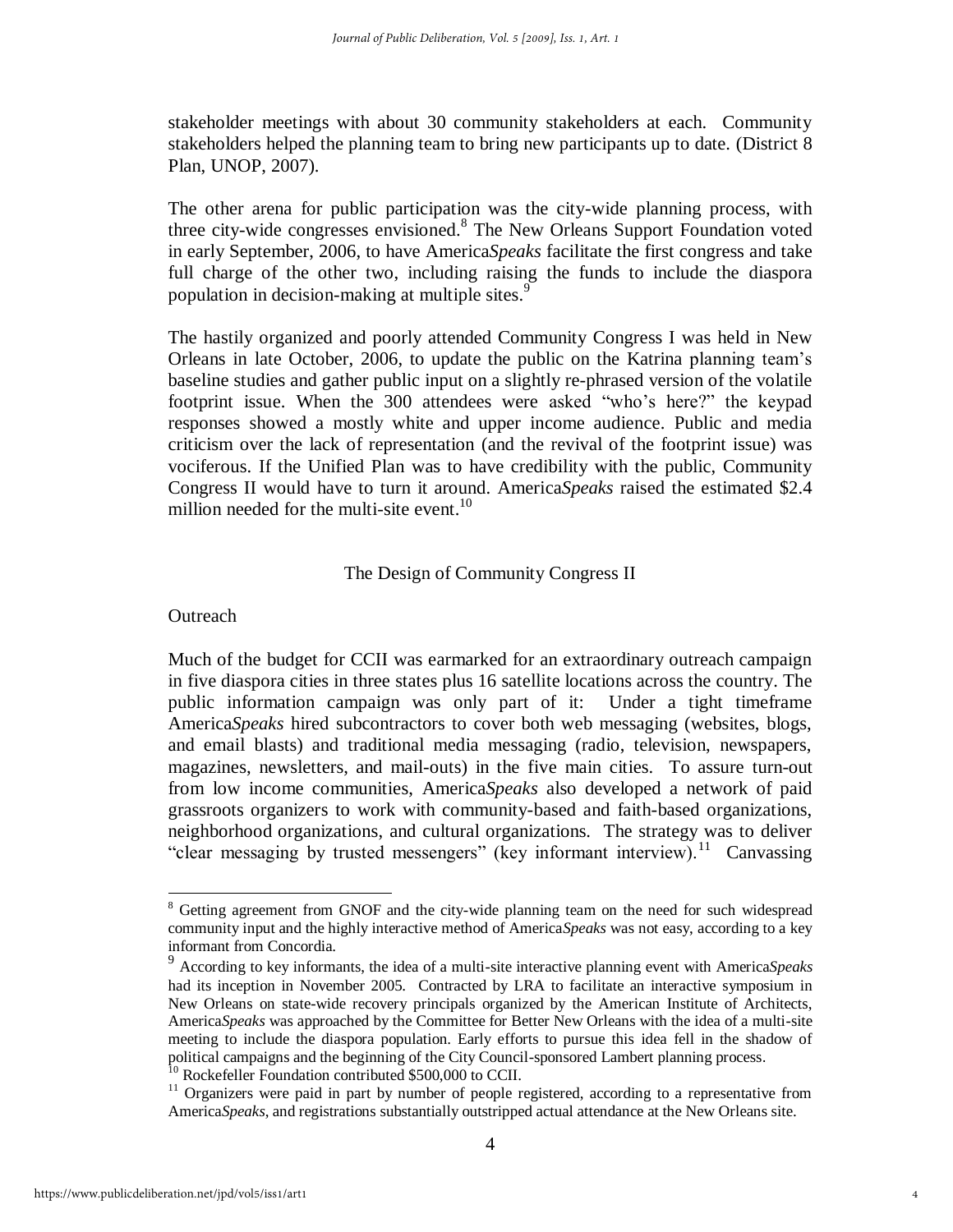and flyer activity, public signage, small group briefings, and resource centers in public libraries also targeted low income neighborhoods, such as the Lower Ninth Ward. The resulting outreach capability is being maintained by America*Speaks* for future outreach efforts, according to an AS representative.

On the day of the event, buses brought registered participants from many neighborhoods and apartment complexes in all five major sites to and from the event locations. Child care was available at each site, and breakfast and lunch were served.

#### **The Design of the Day**

CCII followed the protocol of the America*Speaks*  $21<sup>st</sup>$  Century Town Meeting,<sup>12</sup> which had gained visibility in 2002 at the "Listening to the City" event in New York about the World Trade Center site with 5,000 participants. In the America*Speaks* protocol the participants sit at tables of 8 to 10, each table with its own facilitator, to discuss pre-designed questions in 15 to 30 minute rounds. The discussion of each question is focused around three options listed in a discussion guide along with pros and cons for each option. Participants may also propose new options or combinations of options. Their ideas are collected on a laptop at each table and fed to a central ‗theme team' which synthesizes and reports back the common ideas of each round within minutes. The participants then choose their top three to five priorities from the expanded list of options, voting with individually assigned electronic keypads. The results are tabulated and reported back to the plenary nearly instantly. The New Orleans Community Congress II added a new dimension: simultaneous interconnected events in the four diaspora cities and 16 satellite locations across the country.

Community Congress II was a multifaceted production, carefully orchestrated, choreographed, and timed, designed to engage the participants at the level of head and heart. Thus it was much more than a deliberative event aimed at rational discourse around informed choice-making. Interwoven among the informational presentations and discussion cycles were motivational speeches from local civic and political leaders, a conversation about what we most treasure about New Orleans, a rap performance ("New Orleans is not just where I live--it's who I am"), a poem based on participants' words, the presentation of a painting created in the room that day, live interviews of diverse participants at each of the five main sites projected onto big screens across all the sites, panoramic shots of the crowds waving and clapping at each location, and of course music—the music that defines and connects New Orleanians. An elaborate electronic multi-media infrastructure undergirded the live day-long interactive production.<sup>13</sup>

<sup>12</sup> The term is trademarked by America*Speaks*.

<sup>&</sup>lt;sup>13</sup> America*Speaks* itself uses the terminology of production: executive producer, associate producer, etc. An excellent short video montage of the New Orleans event that captures the multiple dimensions is available at [www.youtube.com/watch?v=jA8xIVZAok8.](http://www.youtube.com/watch?v=jA8xIVZAok8)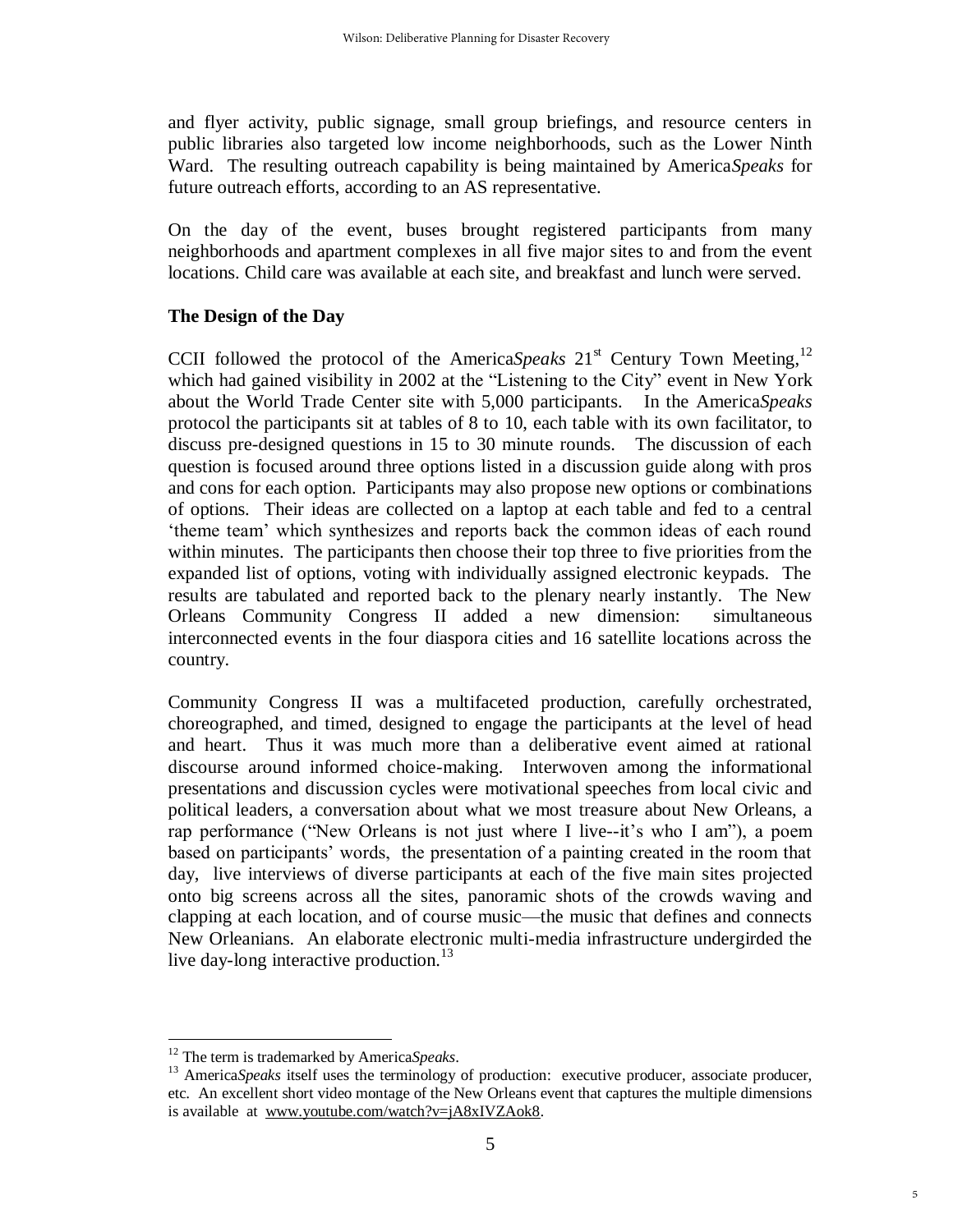#### Framing the Questions

During the last week before CCII the policy questions to be deliberated were framed and a short discussion guide was written.<sup>14</sup> The America*Speaks* staff simplified the questions and options that had been developed by the city-wide planning team. A major concern of the planning team was to sidestep or reframe the volatile 'footprint' issue (no-build zones in the most flood-prone areas) that had been the demise of the mayor's recovery plan. This concern was addressed in part by making it clear that the UNOP plan would not have a land use map nor attempt to define a vision for a new New Orleans; rather, it would be a strategic policy plan oriented toward identifying and prioritizing investments, as required by LRA to meet Federal guidelines. For this UNOP needed public input and support for major policy choices.

The footprint issue was obliquely embedded in a series of interrelated policy questions such as flood risk reduction and neighborhood stability. Controversy was to be reduced further by asking participants not to choose one policy option (which would create winners and losers), but to express their level of agreement or disagreement on each option and to propose new options from the tables.

The following six questions were put forward for public deliberation:

To reduce the risk of property damage from flooding, the City should:

- a. provide information and let individuals decide how and where to rebuild
- b. provide financial incentives to individuals to reduce their risk
- c. create and enforce building standards and programs to reduce risk

To rebuild infrastructure, the City should:

- a. distribute available funds evenly across city
- b. concentrate available funds in areas with greatest need
- c. raise additional funds to repair and improve all infrastructure

To rebuild stable neighborhoods, the City should:

- a. provide information for homeowners to decide how and where to rebuild
- b. provide financial incentives for homeowners to rebuild near each other
- c. set and enforce standards for homeowners to rebuild

To create rental and affordable housing, the City should

- a. rely on market forces and existing programs
- b. provide financial incentives to developers
- c. fund low and moderate income public housing

To rebuild schools, hospitals, and clinics, the City should

- a. distribute facilities evenly across city
- b. reopen and rebuild based on repopulation and recovery rates
- c. reduce costs through multipurpose school/community facilities<sup>15</sup>

 $14$  The discussion guide offered a paragraph of background on each question, three to four options, and a brief listing of pros and cons for each option. The planners provided additional background information through a power point presentation before each discussion cycle.

<sup>&</sup>lt;sup>15</sup> A key informant from Concordia explained that the specificity of the communities-in-schools option reflected the fact that it was a high priority for their firm.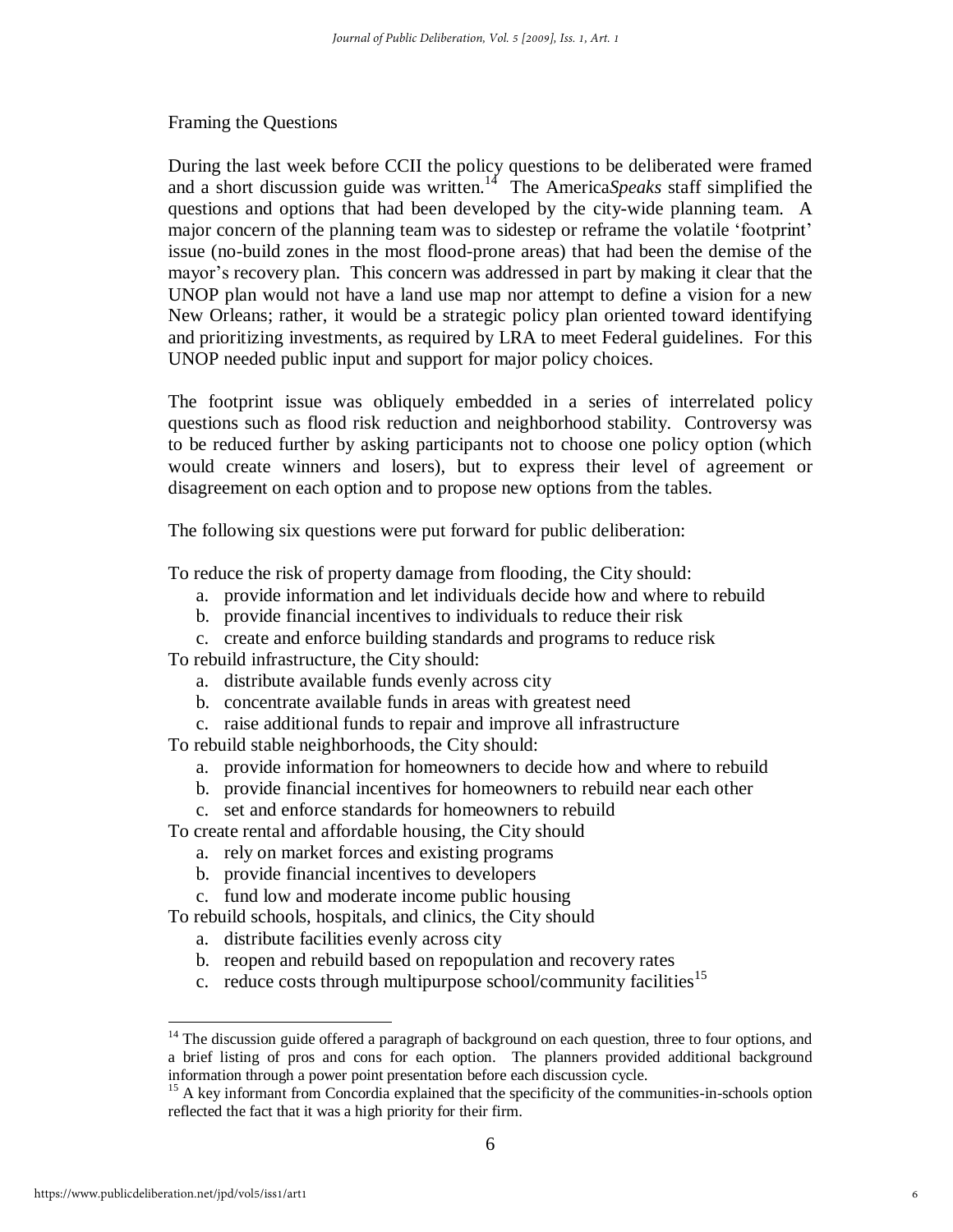To rebuild police, fire, and criminal justice services, the City should

- a. distribute facilities evenly across city
- b. reopen and rebuild based on greatest needs
- c. reduce costs with multipurpose facilities

The six questions would be discussed over the day in three deliberative rounds of 20 to 30 minutes each. At the end of each round, participants would use the keypads to register their level of support for each of the three official options. Then they would be shown a list of nine options that included at least six that the theme team had collected and synthesized from the tables. Participants would choose their top three priorities from that expanded list. At the end of the day, they would have the chance to select the five options from the entire day that they felt were the most important to rebuilding the city.

#### Process Findings

Representation: Who Came to CCII?

 $\overline{a}$ 

The racial and ethnic diversity at the New Orleans convention center on December 2, 2006, was visible at a glance, a welcome contrast to CCI held just weeks before. The confirmation came at mid-morning when nearly 1000 of the more than 1500 participants at the five major sites entered on their keypads the individual answers to the collective question "Who's here?" Together they represented a remarkable microcosm of the racial and ethnic composition of pre-Katrina New Orleans.<sup>16</sup> Demonstrating the fruits of an effective outreach program to low income residents, one in every four respondents indicated family earnings below \$20,000, a sizeable proportion even though it was ten percentage points below the pre-Katrina proportion. Renters were the most underrepresented group.<sup>17</sup>

The gathering in New Orleans itself mirrored the stark reality of the demographics of diaspora: a much larger representation of whites, homeowners, and high income earners than in the diaspora sites, and a much smaller representation of low income earners, African Americans, and renters. It was clear who had been able to return.

<sup>&</sup>lt;sup>16</sup> By representation we do not mean a statistically representative sample. Attendees at CCII selfselected—i.e. anyone who wanted to could come. Public participation events are typically challenged at bringing in lower income residents and renters. A key measure of success, then, is whether a sufficient cross-section of the various demographic groups is present to make the event legitimate in the eyes of the public. Deliberative polling, in contrast, aims at a statistically representative sample of the public chosen randomly (typically by land line telephone numbers) so that the resulting opinions can be considered a reliable estimate of public opinion (Luskin et al 2002).

 $17$  In terms of age, youth were underrepresented at the New Orleans site and the middle-aged (45 to 64) were overrepresented. All districts were represented, with only District 5 (Lakeview) standing out as significantly overrepresented. The much publicized District 8 (Lower  $9<sup>th</sup>$  Ward) was represented in proportion to its pre-Katrina population, as was District 9 (East New Orleans). In terms of gender, our table observations indicated a predominance of women over men at a ratio of approximately 60 percent to 40 percent.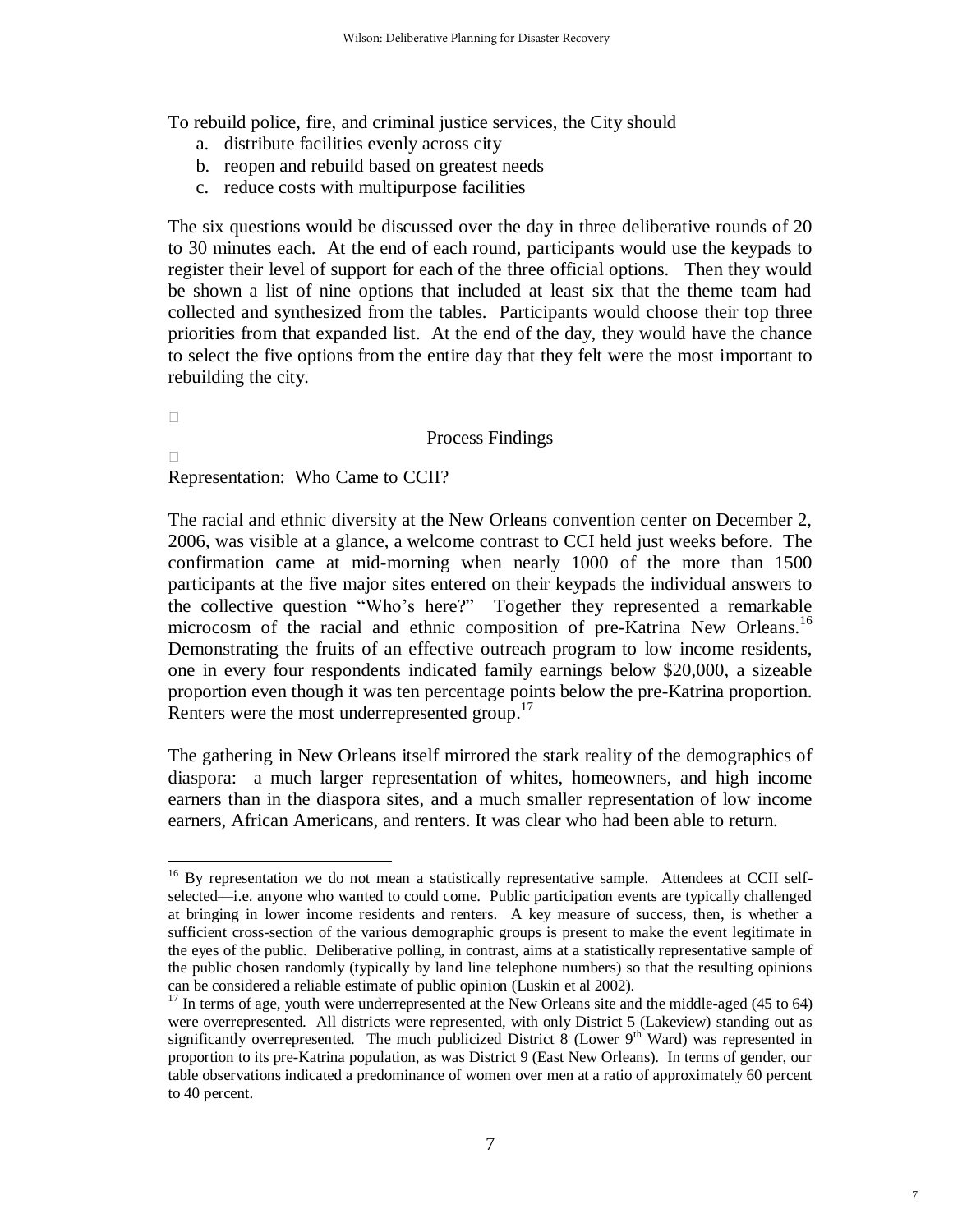| a. CCII Comparative Racial Composition |                                                  |  |           |  |         |  |  |
|----------------------------------------|--------------------------------------------------|--|-----------|--|---------|--|--|
| Race                                   | Pre-                                             |  | Percent   |  | Percent |  |  |
|                                        | Katrina                                          |  | All sites |  | NO site |  |  |
| <b>Black</b>                           | 67%                                              |  | 64%       |  | 44%     |  |  |
| White                                  | 28%                                              |  | 27%       |  | 44%     |  |  |
|                                        | b. CCII Comparative Household Income             |  |           |  |         |  |  |
| Income                                 | Pre-                                             |  | Percent   |  | Percent |  |  |
|                                        | Katrina                                          |  | All sites |  | NO site |  |  |
| $<$ \$20K                              | 35%                                              |  | 25%       |  | 15%     |  |  |
| > \$75K                                | 19%                                              |  | 20%       |  | 30%     |  |  |
|                                        | c. CCII Comparative Homeowner/Renter Composition |  |           |  |         |  |  |
|                                        | Pre-                                             |  | Percent   |  | Percent |  |  |
| Katrina                                |                                                  |  | All sites |  | NO site |  |  |
| Homeowners                             | 46%                                              |  | 65%       |  | 78%     |  |  |
| Renters                                | 54%                                              |  | 29%       |  | 16%     |  |  |

#### Table 1 Representation

Source: UNOP data and US census data as reported by UNOP

The broad demographic representation of pre-Katrina population, underscored by the sign language interpreters on the front stage and the translators for Spanish and Vietnamese at special tables, was critical to the event's success.

Attrition: Who Left and Who Stayed?

While attrition over the course of a day-long event is to be expected, the demographics of attrition during the day can reveal whether certain groups left the conversation at greater rates than others. Our table observations, which included those not using their keypads, showed that about one out of three people (34%) left before the last discussion cycle in mid-afternoon. Whites had a higher attrition rate than blacks, and men had a higher attrition rate than women. The highest attrition was among white males: one out of two white males left before the last discussion cycle.

|  | Table 2 Attrition                    |               |             |  |  |
|--|--------------------------------------|---------------|-------------|--|--|
|  | By Race                              |               |             |  |  |
|  | Race                                 |               | % Remaining |  |  |
|  | White                                |               | 58%         |  |  |
|  | <b>Black</b>                         |               | 72%         |  |  |
|  | By Race and Gender (Ages 26-65)      |               |             |  |  |
|  | Race & Gender                        | % Remaining   |             |  |  |
|  | <b>Black Women</b><br>White Women    |               | 74%         |  |  |
|  |                                      |               | 76%         |  |  |
|  | <b>Black Men</b>                     | 65%           |             |  |  |
|  | <b>White Men</b>                     |               | 50%         |  |  |
|  | For Women over 65                    |               |             |  |  |
|  | <b>Elderly Black Women</b>           | 85% Remaining |             |  |  |
|  | Elderly White Women<br>80% Remaining |               |             |  |  |
|  | Source: Table observations           |               |             |  |  |

- Half of the white males left early
- Black women over 65 were most likely to stay.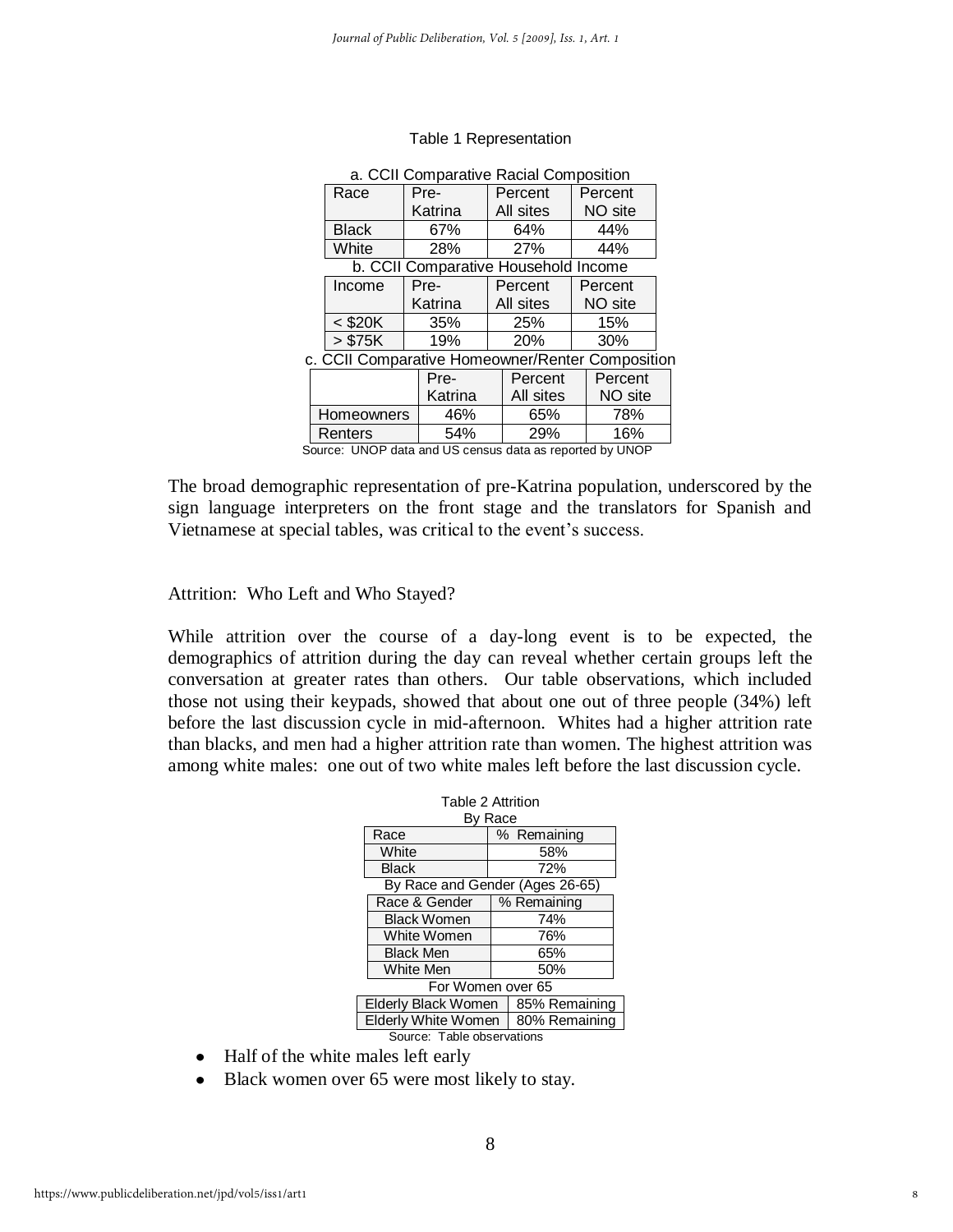Inclusion and Voice: Who Spoke?

*Who spoke the most frequently?* A crude but simple way of measuring participation rates is the number of times spoken by individuals in different demographic groups. This measure does not capture the length of time spoken, the content, nor the impact of the intervention; nevertheless, it gives a picture of whether there were significant imbalances in the table deliberations among different demographic groups.<sup>18</sup> Our table observations show that while on average there was active participation in the discussions (average 6 times spoken per person in a 15-30 minute conversation), not all demographic groups contributed equally.

- *Whites spoke more frequently than blacks*
- *Females spoke more frequently than males*
- *White females spoke significantly more frequently than any other cohort.*

Table 3 shows the average number of times spoken per person by race and gender across the 48 table deliberations observed (3 deliberative rounds at each of the 16 tables):

Table 3

#### Community Congress II **Participation Rates** in 48 Table Discussions

|                                      | Times Spoken Per Participant   |                    |                      |                    |  |  |  |  |  |  |
|--------------------------------------|--------------------------------|--------------------|----------------------|--------------------|--|--|--|--|--|--|
|                                      | Average<br>by Race<br>& Gender | Average<br>By Race | Average<br>By Gender | Overall<br>Average |  |  |  |  |  |  |
|                                      | #                              | #                  | #                    |                    |  |  |  |  |  |  |
| Female<br><b>Blacks</b>              | 4.9                            | Blacks             | Females              |                    |  |  |  |  |  |  |
| Male<br><b>Blacks</b>                | 5.4                            | 5.1                | 6.5                  | Overall            |  |  |  |  |  |  |
| Female<br>Whites                     | 9.7                            | Whites             | Males                | 6.0                |  |  |  |  |  |  |
| Male<br>Whites                       | 7.6<br>5.1                     |                    | 5.3                  |                    |  |  |  |  |  |  |
| $\overline{\phantom{a}}$<br>$\cdots$ |                                |                    |                      |                    |  |  |  |  |  |  |

| Overall 6.0  $\overline{\phantom{a}}$ 

 $\overline{a}$ 

Source: Observations of times spoken at each of 48 conversations at 16 tables.

*Who spoke the least often?* Another indicator of whether the playing field was level across race and gender at the table discussions is the relative demographic composition of the participants who spoke only once or not at all in a deliberation.<sup>19</sup> The results show significant differences by race (Table 4):

 $18$  Frequency of speaking can be considered an indicator of what Gastil and Black (2008) refer to as equal access or opportunity to contribute.

<sup>&</sup>lt;sup>19</sup> Speaking only once or not at all indicates that the person was not engaged interactively, although he or she may have been listening and absorbing the conversation or may have stated his or her views once.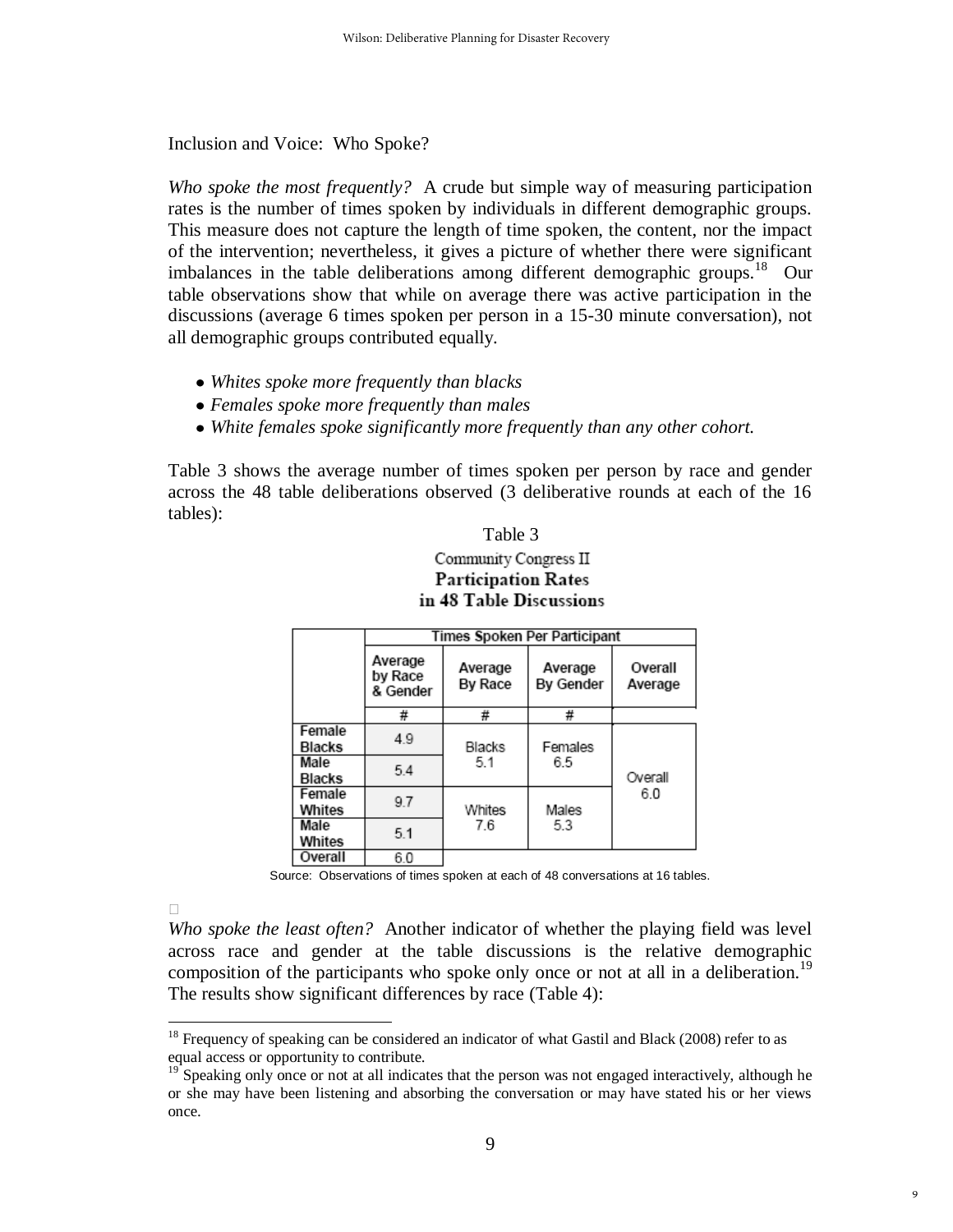- *One out of four African Americans spoke only once or not at all.*
- *Only one out of eight whites spoke once or not at all.*

|  | Who Spoke the Least at CCII?                |                |  |  |  |  |
|--|---------------------------------------------|----------------|--|--|--|--|
|  |                                             | By Race        |  |  |  |  |
|  | Race                                        | Spoke 0-1 time |  |  |  |  |
|  | White                                       | 13% of Whites  |  |  |  |  |
|  | Black                                       | 25% of Blacks  |  |  |  |  |
|  | By Race and Gender                          |                |  |  |  |  |
|  | Race & Gender                               | Spoke 0-1 time |  |  |  |  |
|  | <b>Black Women</b>                          | 25% of BW      |  |  |  |  |
|  | White Women                                 | 11% of WW      |  |  |  |  |
|  | <b>Black Men</b>                            | 25% of BM      |  |  |  |  |
|  | White Men<br>17% of WM                      |                |  |  |  |  |
|  | Overall<br>21% of total<br>All Participants |                |  |  |  |  |
|  |                                             |                |  |  |  |  |
|  | Source: Observations of                     |                |  |  |  |  |
|  | 48 table deliberations at CCII              |                |  |  |  |  |

Table 4

*How did participation rates vary by racial mix at the table?*We wanted to know whether participation rates increased for African Americans as the percentage of African Americans at the table increased. In other words, might African Americans have felt more comfortable speaking at tables that were predominantly of color? We found that the proportion of African Americans at the table did not make a significant difference in their participation rates (Table 5).

*The number of times spoken per person by African Americans stayed nearly*   $\bullet$ *the same regardless of the percentage of African Americans at the table*.

|              | Table 5                             |                     |  |  |  |  |  |  |
|--------------|-------------------------------------|---------------------|--|--|--|--|--|--|
|              | <b>Black Participation Rates by</b> |                     |  |  |  |  |  |  |
|              | Proportion of Blacks at the Table   |                     |  |  |  |  |  |  |
|              | Proportion of Blacks                | <b>Times Spoken</b> |  |  |  |  |  |  |
| at the Table |                                     | by Blacks           |  |  |  |  |  |  |
| LOW          | $<$ 1/3 blacks $*$                  | 5.0                 |  |  |  |  |  |  |
|              | MEDIUM 1/3-2/3 blacks               | 5.2                 |  |  |  |  |  |  |
| <b>HIGH</b>  | >2/3 blacks                         | 4.9                 |  |  |  |  |  |  |
|              | Average                             | 5.1                 |  |  |  |  |  |  |

 Source: Observations of times spoken in each of 46 table deliberations across 16 tables \*Number of deliberations observed not significant

*Who dominated?*We considered a conversation to be dominated by one speaker when the top speaker spoke more than twice as many times as any other participant. Using that indicator we found only 4 out of 48 table conversations to have been dominated by one speaker, two of whom were white females, one a black female, and one a white male.

*Less than 10% of table conversations observed were dominated by one speaker.*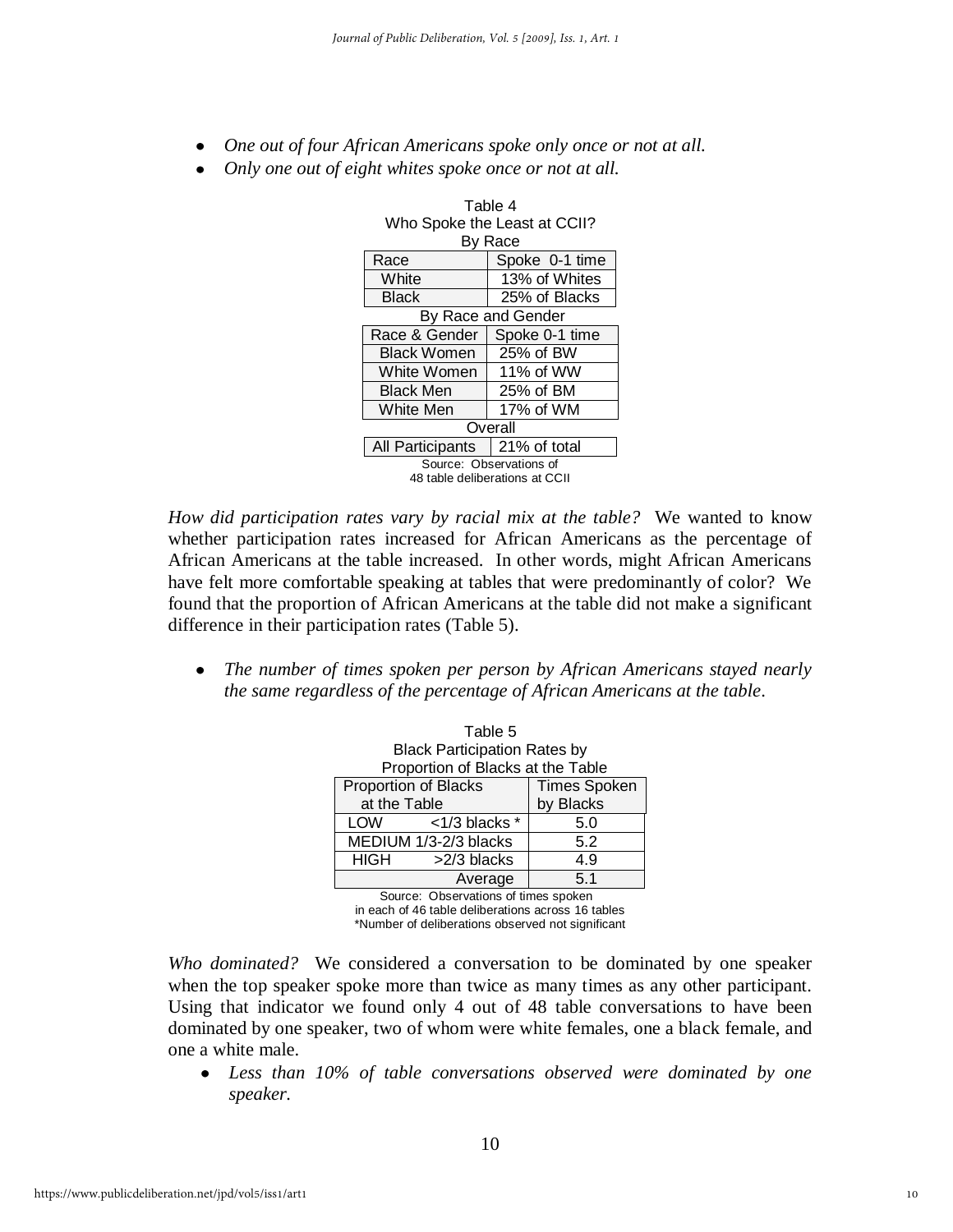Keypad Use: Who Voted?

Not all the participants used the keypads. The highest keypad vote count at the New Orleans site was just over 1000, yet reported attendance there was over 1500. Therefore it can be concluded that no more than two thirds of the attendees in New Orleans were using the keypads**.** Our table observations reflected a number of instances where participants, particularly those over 65, were confused about the instructions, how to use the keypad, or what was being voted on, or had lost interest in voting.

*No more than 2 out of 3 attendees used the keypads.* 

What Was Decided?

The key pad results showed quickly and clearly where there was majority agreement in the room:

*Flood risk.* A majority of keypad voters gave two of the original options on reducing flood risk a high level of support: creating and enforcing standards to minimize risk (71%) and providing financial incentives to individuals to reduce risk (64%). One option from the tables received a majority vote and a round of applause: Category 5 levees have to be built faster, regardless of what homeowners do  $(58\%)$ .<sup>20</sup>

*Neighborhood Stability.* A majority of respondents gave a high level of support to two of the original options: providing financial incentives for homeowners to rebuild near each other (65%) and providing information to help homeowners make their own decisions about where and how to rebuild (62%). One option from the tables received a majority vote: provide incentives for homeowners to buy blighted property in their neighborhood quickly and easily (57%).

*Infrastructure.* One of the official options on rebuilding infrastructure received high support from a majority of voters: concentrate available funds in areas of the city with greatest need (67%). Because the participants expressed confusion after the vote was taken over the meaning of 'greatest need' (greatest damage, greatest population return, or greatest poverty), the city-wide planning team later announced it would disregard the results from this question.

*Rental and Affordable Housing.* A majority of participants gave two of the original options on affordable housing a high level of support: providing financial incentives to developers (75%) and funding low and moderate income public housing (53%).

 $\overline{a}$  $20$  The Army Corps of Engineers does not expect to have Category 5 levees built before 2010. Current levees are built only to Category 3 standards. Katrina was a Category 3 hurricane.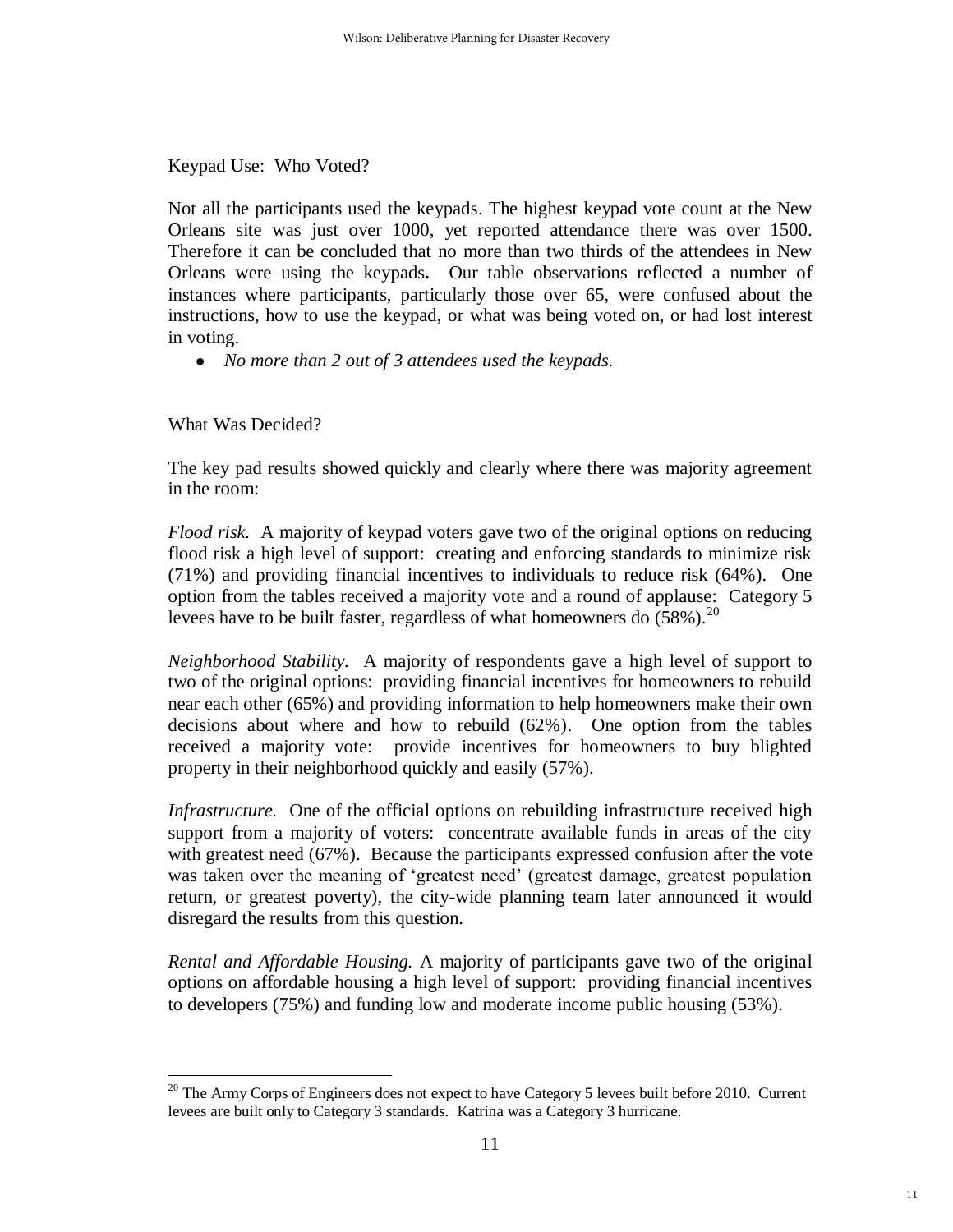*Schools and Health Services.*A large majority of participants (73%) favored the option of reopening and rebuilding public schools and health centers based on repopulation and recovery rates. A majority also strongly supported the idea of multipurpose school facilities to reduce costs. The need to improve the quality of New Orleans' schools emerged as the most important option from the tables.

*Police and Fire Services.* A majority highly supported the option of building facilities according to greatest need (71%). Because confusion arose over the meaning of ‗greatest need' after the vote was taken on police and fire services (as with the infrastructure question), the city-wide planning team announced later that it would disregard the results from this question as well.

From a list of the 16 most important options that had emerged throughout the day, 14 of which had been generated at the tables, participants selected the five that they felt were the most important to rebuilding the city.<sup>21</sup> Within a few days of the event a summary of the keypad results was posted on the UNOP website. Each attendee received a copy in the mail, as well.

But the real meaning of the event for those attending was not contained in the keypad votes alone.

The Meaning of the Event for Participants

The participants came to give input; they came because they cared about the future of the city; and they came to learn. At the end of the day CCII participants left with a sense that something far more important than just the keypad votes had transpired. According to our exit survey, participants felt that three clear messages had been given:

- New Orleanians are united and can work together for the good of the city;
- We want to come back and rebuild; and
- We want to be part of the decision-making--counted and heard.

Three out of four respondents from the exit survey felt more optimistic about the future of New Orleans than they had before CCII.

Respondents were delighted with the chance to talk with others, express their opinions, come up with their own options, connect with people at the diaspora sites, get immediate feedback from their votes, and make a contribution to the recovery plan. Because the forum included a wide range of demographic groups, including the diaspora population, participants considered the results of the meeting to be representative of New Orleanians as a whole. Almost all affirmed the objectivity of the theme team in condensing their table reports and reporting back new options.<sup>22</sup>

<sup>&</sup>lt;sup>21</sup> The only option receiving over 10% of the vote was the one about strengthening the levees faster.

 $22$  The theme team synthesized options and comments coming in from over 250 tables across the 21 sites, distilling them into lists of 9 to 12 options, including the original three. Participants then used the key pads to choose their top three or four and very quickly saw the collective results on a big screen,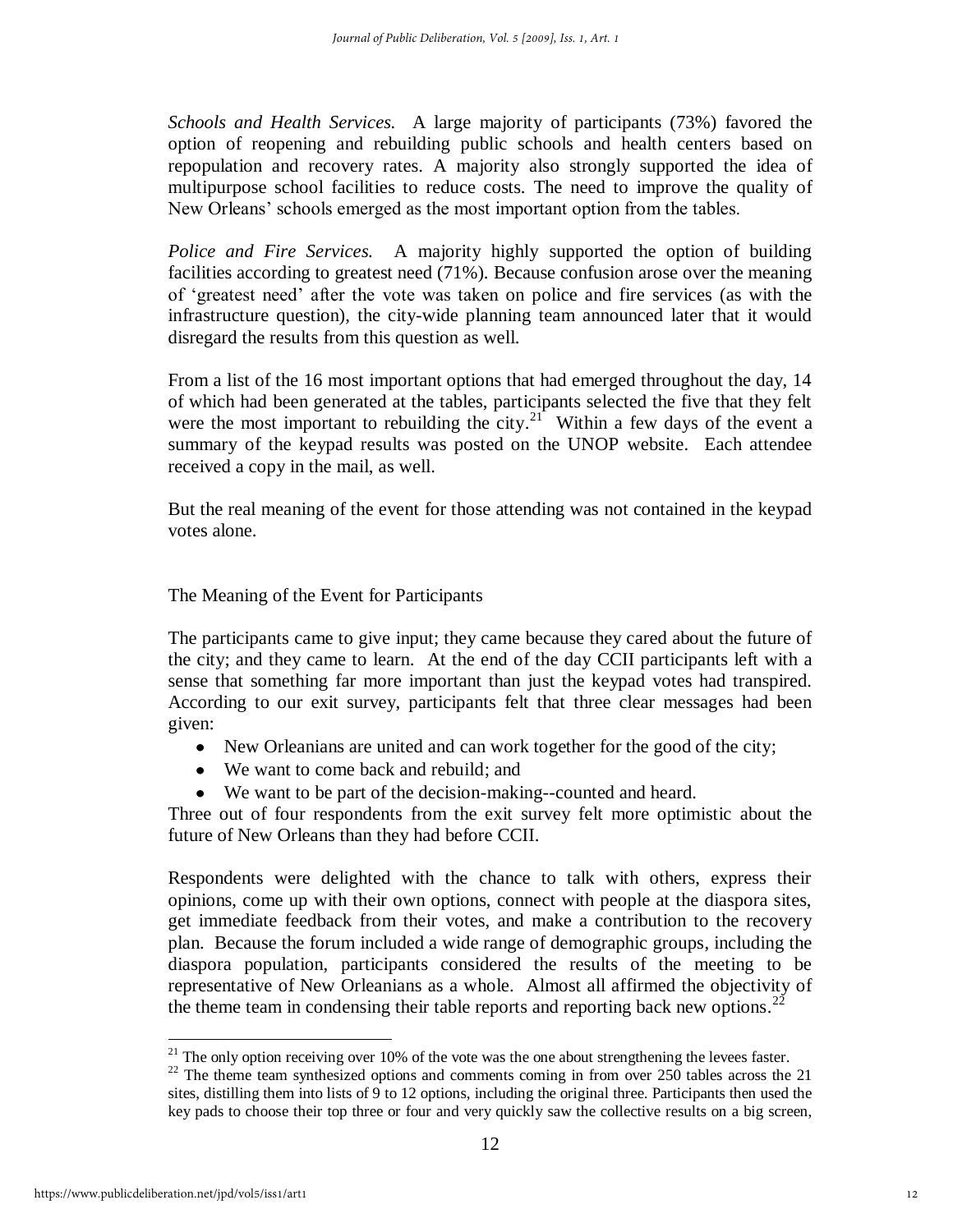Almost everyone interviewed liked the design and format of the day, especially the table discussions. They valued the chance to discuss the issues with fellow citizens in an organized way, to hear others' points of view, and find commonalities. They felt free to express themselves, grateful to be heard, and relieved that the meeting was not politicized or controlled by the most vocal or by special interests. Most participants felt satisfied with the quality of the dialogue and the choices made.

Despite a general 'planning fatigue' in New Orleans and frustration with the slow recovery, most of the respondents said that citizen involvement in major issues facing the city should become a regular part of city governance, and that more events like CCII should be held. All 28 respondents felt that residents should be highly involved in issues and decisions facing New Orleans going forward. Respondents felt residents should attend meetings, speak out, hold leaders accountable, have more citizens on leadership committees, stay in touch with the diaspora, and continue participatory events.

The vast majority that we interviewed left feeling satisfied with the day and more optimistic about the future of New Orleans and the recovery process itself. Even those who had been skeptical left impressed and pleased. CCII was a positive experience for those attending. It successfully engaged residents in what many said they hoped will be ongoing involvement in the city's decision-making processes. The event resulted in a new level of trust in the recovery process, trust in the future of New Orleans itself, and trust in the ability of New Orleanians to come together and make collective decisions for the common good.

|               |                 | How comfortable were you speaking your mind at your table? |                  |
|---------------|-----------------|------------------------------------------------------------|------------------|
| Level         | Not comfortable | Somewhat comfortable                                       | Very comfortable |
| $#$ out of 28 |                 |                                                            |                  |

| Table 6                                        |  |
|------------------------------------------------|--|
| Key Results from Exit Interviews <sup>23</sup> |  |

 **To what extent were you able to express what was most important to you?** 

| I evel        | Not at all | Somewhat | Verv much |
|---------------|------------|----------|-----------|
| $#$ out of 26 |            |          |           |

 **How well did people listen to each other?** 

 $\overline{a}$ 

| Level                                                 | Not well | Fairly well | Very well |  |  |  |
|-------------------------------------------------------|----------|-------------|-----------|--|--|--|
| $\#$ out of 23                                        |          |             |           |  |  |  |
| $\Box$ ow thorough ware the conversations in general? |          |             |           |  |  |  |

 **How thorough were the conversations in general?** 

sometimes to loud cheers from the tables where participants felt validated to see an option they had created supported by others.

<sup>&</sup>lt;sup>23</sup> The 28 respondents at the New Orleans site were mostly female (20), mostly African American (22), and almost all were working age (ages 26-64). They represented ten of the city's thirteen districts, and almost all had been highly or somewhat involved in neighborhood recovery planning before CCII.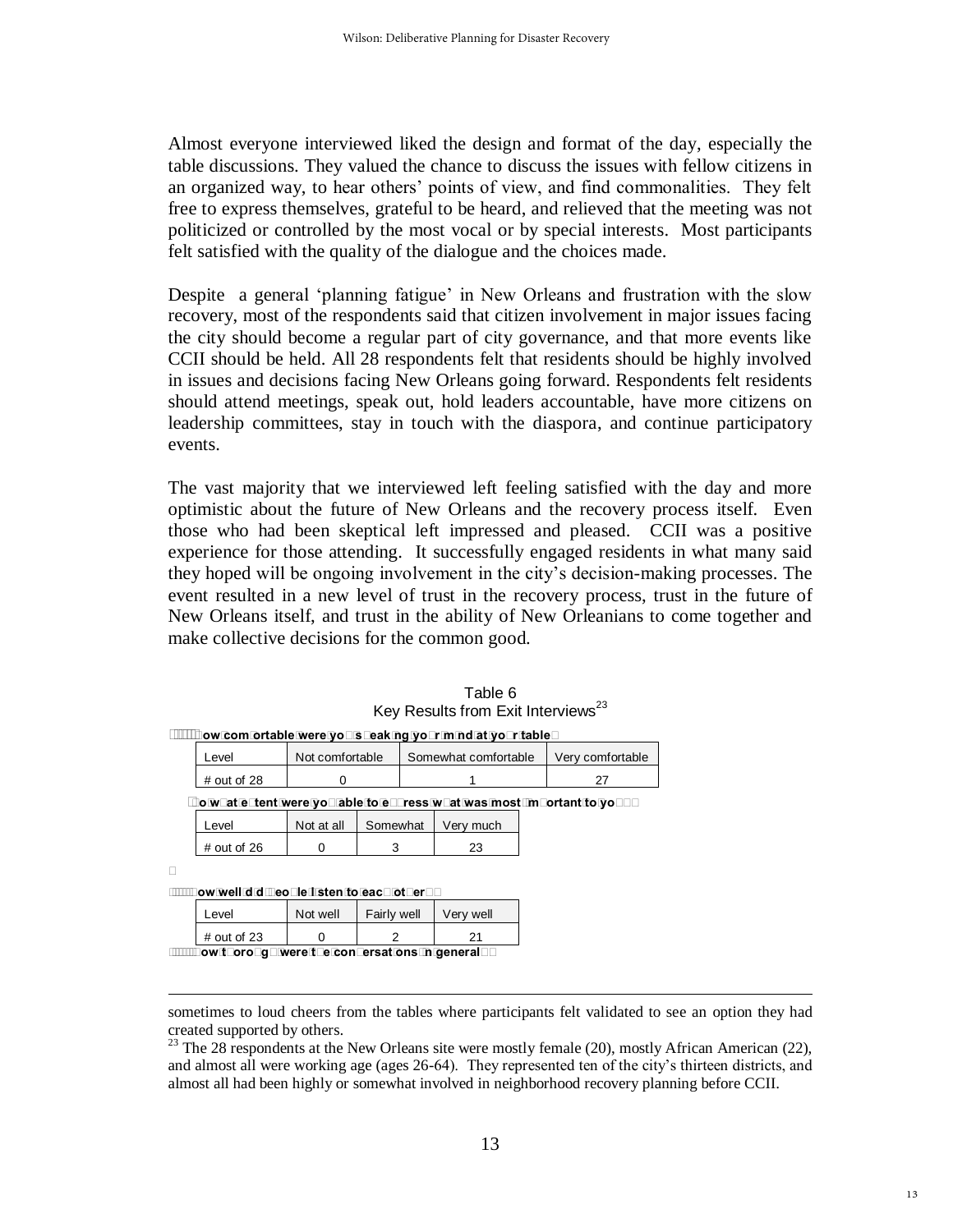| Level                                                                                     | Not thorough             | Fairly thorough  |   |            |                       | Very Thorough              |                    |                       |                |              |
|-------------------------------------------------------------------------------------------|--------------------------|------------------|---|------------|-----------------------|----------------------------|--------------------|-----------------------|----------------|--------------|
| # out of 25                                                                               | 1                        |                  | 9 |            |                       | 15                         |                    |                       |                |              |
| How knowledgeable or informed were the people at your table on the issues?                |                          |                  |   |            |                       |                            |                    |                       |                |              |
| Level                                                                                     | Not knowledgeable        |                  |   |            | Fairly knowledgeable  |                            | Very knowledgeable |                       |                |              |
| $#$ out of 25                                                                             | 1                        |                  |   | 9          |                       |                            |                    | 15                    |                |              |
| How satisfied are you with the quality of the conversations on the issues at your table?  |                          |                  |   |            |                       |                            |                    |                       |                |              |
| Level                                                                                     | Not Satisfied            | Fairly Satisfied |   |            | <b>Very Satisfied</b> |                            |                    |                       |                |              |
| $#$ out of 26                                                                             | $\mathbf 0$              | 4                |   |            | 22                    |                            |                    |                       |                |              |
| How much of an impression did it make on you hearing from the people in the other cities? |                          |                  |   |            |                       |                            |                    |                       |                |              |
| Level                                                                                     | No Impression            | Some Impression  |   |            |                       | <b>Big Impression</b>      |                    |                       |                |              |
| # out of 25                                                                               | 2                        | 3                |   |            |                       | 20                         |                    |                       |                |              |
| How do you feel personally about the decisions or choices made today?                     |                          |                  |   |            |                       |                            |                    |                       |                |              |
| Level                                                                                     | <b>Strongly Disagree</b> | <b>Disagree</b>  |   | Neutral    |                       | Agree                      |                    | <b>Strongly Agree</b> |                |              |
| # out of 28                                                                               | 1                        | $\overline{2}$   |   | 0          |                       | 9                          |                    | 16                    |                |              |
| To what extent did the event give you a clearer understanding of the tough                |                          |                  |   |            |                       |                            |                    |                       |                |              |
| choices and difficult tradeoffs that are facing New Orleans in the recovery process?      |                          |                  |   |            |                       |                            |                    |                       |                |              |
| Level                                                                                     | No clearer               | Somewhat clearer |   |            |                       | Much clearer understanding |                    |                       |                |              |
| # out of 26                                                                               | 1                        | $\overline{7}$   |   |            |                       | 18                         |                    |                       |                |              |
| What helped you get clearer?                                                              |                          |                  |   |            |                       |                            |                    |                       |                |              |
| <b>Stated Answers</b>                                                                     | <b>Discussions</b>       | Seeing results   |   |            |                       | Diaspora input             |                    | Presentations         | Everything     | Other        |
| # out of 21                                                                               | 10                       | 3                |   |            |                       | 3                          |                    | $\overline{2}$        | $\overline{2}$ | $\mathbf{1}$ |
| What was the message we gave each other and our leaders today?                            |                          |                  |   |            |                       |                            |                    |                       |                |              |
| Stated                                                                                    | United                   | We want to       |   | We want to |                       | Levees                     |                    | Mixed--too many       |                |              |
| Answers                                                                                   | we stand                 | come back        |   | be heard   |                       | important                  |                    | priorities            |                |              |
|                                                                                           |                          |                  |   |            |                       |                            |                    |                       |                |              |

| After today's meeting, how optimistic would you say you feel about the future of New Orleans? |                 |                           |                                   |  |  |  |  |  |  |
|-----------------------------------------------------------------------------------------------|-----------------|---------------------------|-----------------------------------|--|--|--|--|--|--|
| Level                                                                                         | More optimistic | Same as you did vesterday | Less optimistic/ more pessimistic |  |  |  |  |  |  |
| $#$ out of 26                                                                                 | 19              |                           |                                   |  |  |  |  |  |  |

# out of 22  $\begin{array}{|c|c|c|c|c|c|c|c|c|} \hline \end{array}$  8  $\begin{array}{|c|c|c|c|c|c|c|c|} \hline \end{array}$  5  $\begin{array}{|c|c|c|c|c|c|c|c|c|} \hline \end{array}$  1

#### What Was Left Unsaid

Our interviews, focus groups, and table observations indicate that some participants left CCII with a yearning for more: a chance to grapple with the issues in depth, work through differences, and come to a new understanding; a chance to focus on the details and make tough trade offs in terms of dollars and cents; and a chance to brainstorm and contribute to new solutions.

Participants in each of the focus groups as well as some of the exit interviews expressed disappointment that there had not been time to thoroughly grapple with the big issues and come to consensus. Our table observations showed that the limited discussion time was often enough to reveal differences but seldom enough to deal with them. The keypad vote on funding public housing, which took place after the table dialogues, largely divided along income and homeownership lines between those highly in favor and those highly against. Two thirds of the exit interview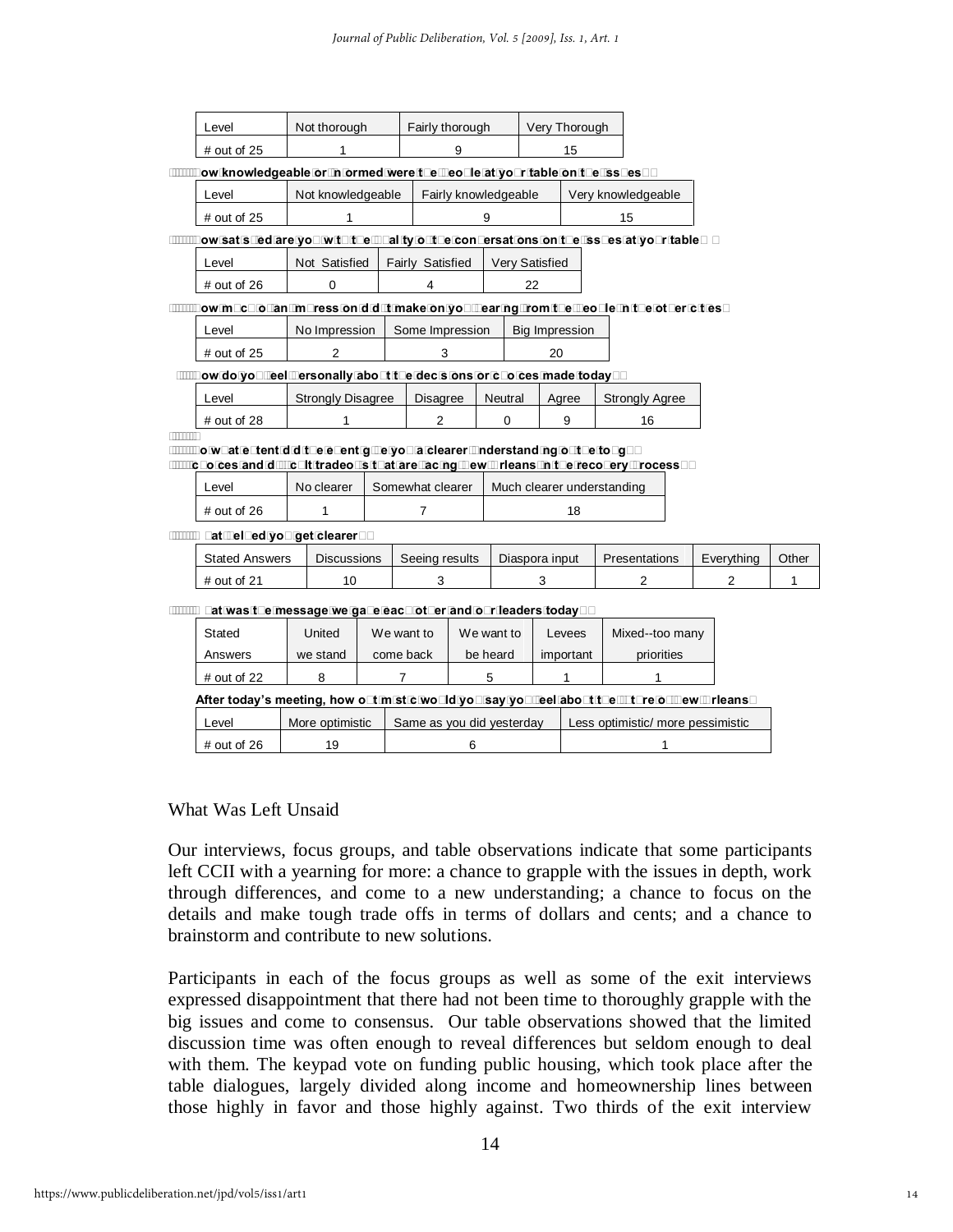respondents said that they did not shift their views on any topic as a result of the table conversations. One of the focus groups demonstrated the volatility that remained in the room around flashpoint issues—e.g. public housing, who should come back, and the economy vs. social needs.



- ―The difficult issues and various points of view have to be dealt with. As a  $\bullet$ member of this city I want to embrace it all and find out how we can make sense of it." (focus group participant)
- $\bullet$ "The vocal participants ... disagreed, they listened to one another, and they attempted to better understand the issues. They expressed frustration, not with one another, but with the enormity of what they were trying to do in a very limited time." (table observer).

These concerns raise the question of how much and what kinds of deliberation are needed to make wise decisions. Some New Orleanians wanted deliberative formats that would allow greater exploration of key issues, more information and detail, the means to work through the divisive issues, and the opportunity to contribute to solutions.<sup>24</sup>

#### The Outcomes

Social Trust and Social Healing

 $\overline{a}$ 

The meaning of the event is described below in participants' own words from the exit interviews, table observations, focus groups, and key informant interviews. The responses exemplify how the meeting fulfilled many social needs critical to building social trust and fostering social healing. $25$ 

 $24$  For a compendium of the many alternative deliberative and dialogic formats for civic engagement, see Holman, et al, 2007; Wilson, 2004; and the following websites[: www.cointelligence.org](http://www.cointelligence.org/) and [www.thataway.org.](http://www.thataway.org/)

 $^{25}$  I use the term 'healing' here in the sense of making or becoming whole, overcoming separation or isolation, and creating connection. Social healing refers to the ability of the individuals in a system to recognize the larger social organism that they belong to, with all its diversity, as a viable living entity and to claim their membership in it. Social healing includes, but goes beyond, the building of social trust (Muhlberger 2006) and bridging social capital (Putnam 2000). Social healing, in this use, does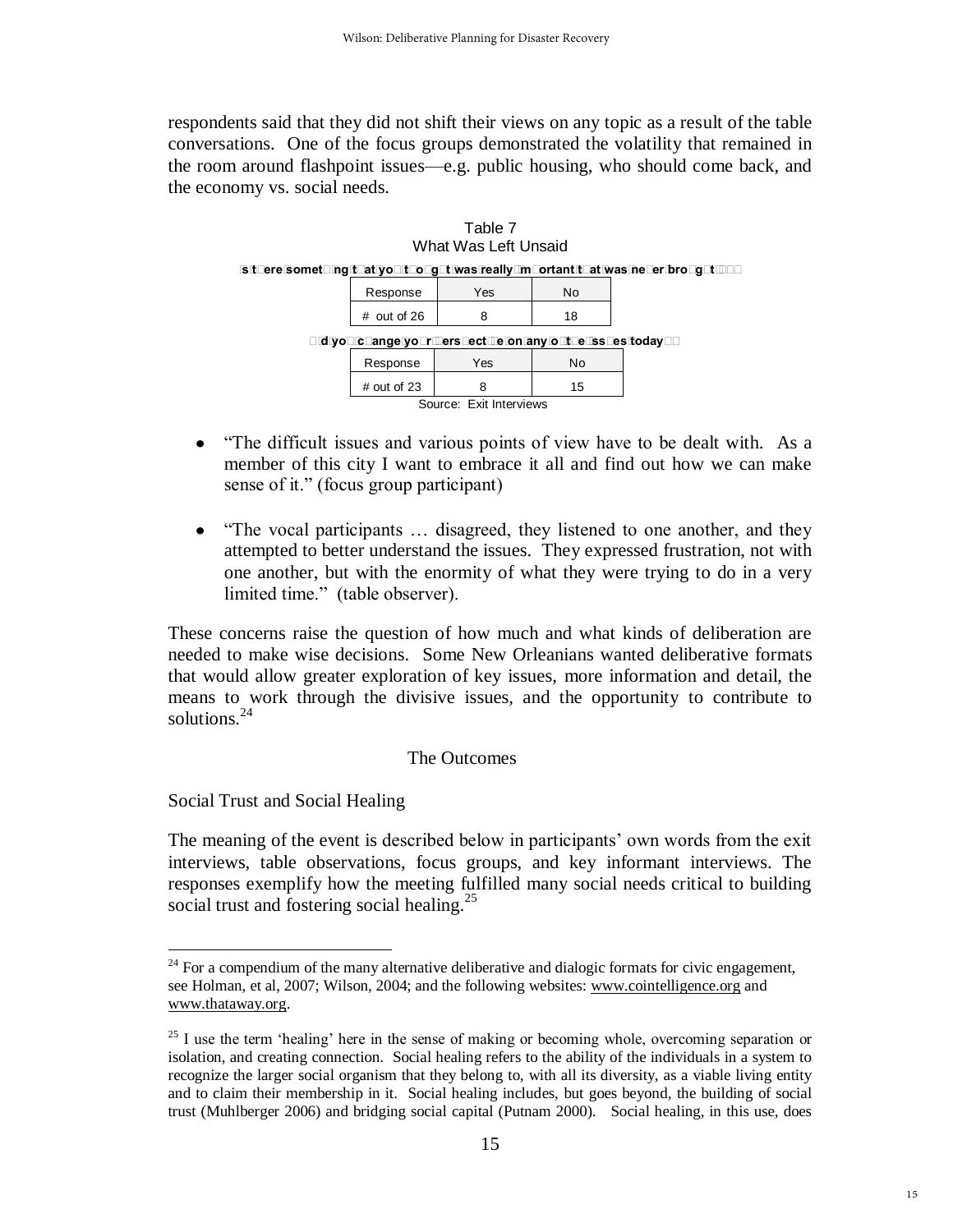The meeting served as a forum for rebuilding community and social connections:

- "It's wonderful to see people who want to come back."
- T'm seeing people I knew and hadn't seen in months."
- "This is healing that's taking place right now, in this room."
- ―This meeting was able to jump the barrier of neighborhood boundaries  $\bullet$ and bridge them."

The meeting was an opportunity to create new relationships.

- "The close proximity at the tables made people bond. We enjoyed each other so much the time went by really fast"
- "There were honest, authentic feelings expressed."  $\bullet$
- ―Everyone really bonded. They didn't leave early because they didn't want to let their table down. We became loyal to each other… "
- "The good thing was to have everyone putting in their input. To see that energy. Closest I've felt to being in New Orleans since Katrina.
- ―Everybody was skeptical at the beginning. No one knew each other before and at the end everyone was friends and hugging."

The meeting connected dispersed New Orleanians.

- "People saw the other sites. We all know they are out there, but we felt them. We've known they were there in our heads, but this time we felt them in our hearts.... Really powerful."
- "I found communicating with the cities delightful."
- "It was wonderful to hear them talk about wanting to come home."
- "On Saturday, we raised the bar. We cannot make any more community decisions without including the displaced citizens. That is what I am most happy about."

The meeting showed the ability and importance of New Orleanians to work together, no matter who or where they are.

- "We all need to be unified and on the same page."
- "We can work together for a common good;"
- $\bullet$  "I see this as a first step we're getting together;"
- "Important to be together;"
- "We can work together for New Orleans."

The meeting allowed New Orleanians to hear each other and be heard by their government.

- "It was a blessing to be heard."
- "Great opportunity to be heard individually and collectively."

not refer to the individual healing from the immediate trauma of disaster and displacement, which is most often addressed as part of relief and response efforts, but rather a longer term re-establishment of a collective identity.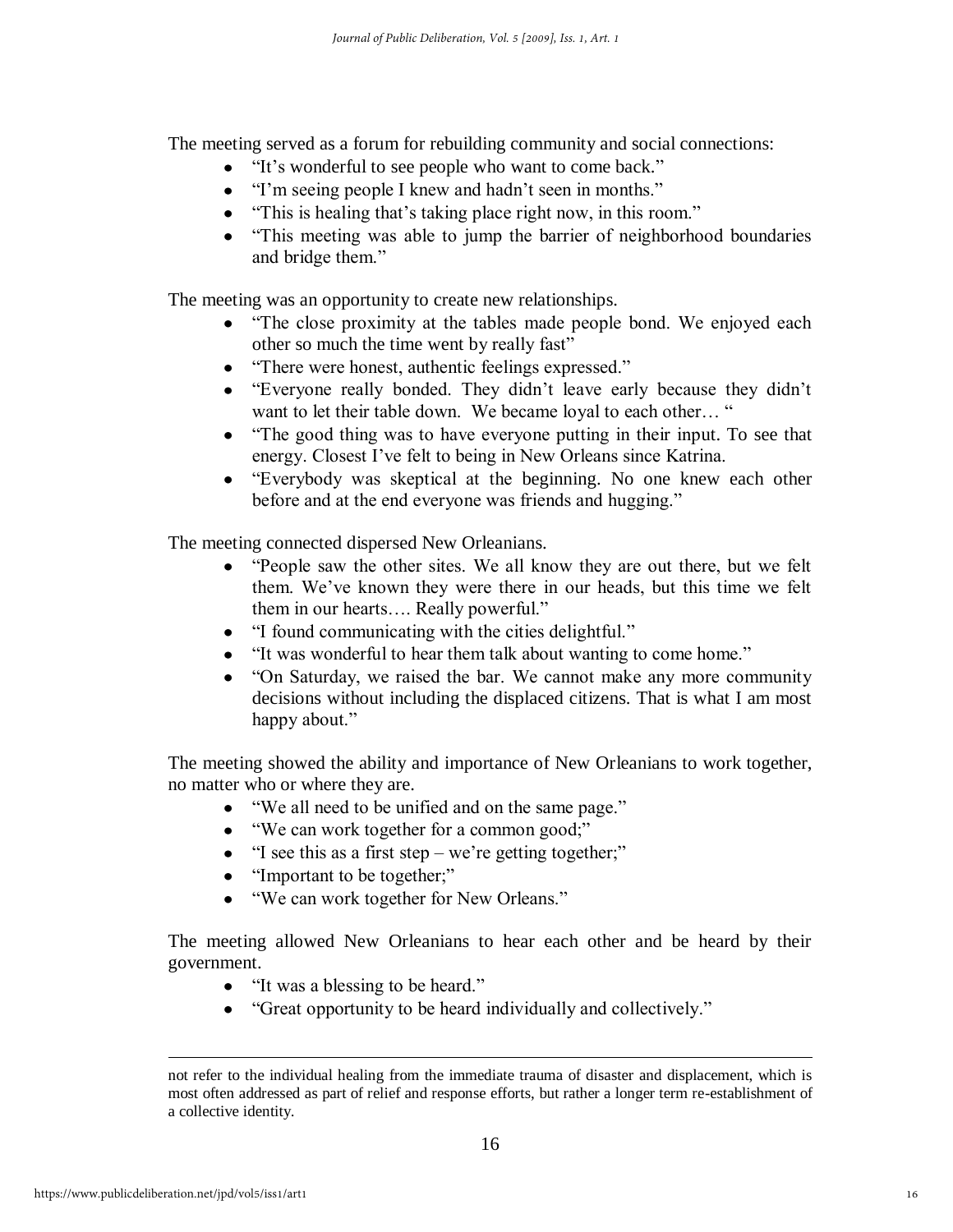- "I like that they are trying to get input and be inclusive of as many people as possible. I appreciate the opportunity to give feedback and did so."
- ―Who is listening? Nagin, councilmen, every participant, the people who were not affected hear us. It takes the mystery out of it because they saw us and heard us."

The meeting was an opportunity for mutual, collaborative learning that increased the participants respect for each other and mutual understanding of the issues.

- ―We had a diverse group of people, but we were able to come to an accord<sup>"</sup>
- "It was very positive and good to know there is a common understanding."
- "People were impressed by their neighbors and strangers."
- "Most important was to see how despite some differences... we were amazingly the same. We all have a real sense of the priorities after 14 months and where we focus our attention.... It was validating."
- ―I came to bring the neighborhood's voice to the process and be part of it  $\bullet$ myself….I was shocked by how much I enjoyed it, and by the quality of what other people had to say."
- "The best thing that emerged for people was the chance to sit down together and talk about various issues with other New Orleanians. Everyone liked talking about each issue and coming up with a consensus, including when they brought something new to the table that wasn't one of the choices. The spirit of collaboration was strong."

The meeting helped reinforce a sense of collective commitment to the future of New Orleans:

- "We are a community, a group of survivors, and we will stand steadfast."
- ―We believe we can rebuild. We can do it with or without a lot of help. Without help it just will take longer, but we'll do it."
- ―We are formidable and willing to go out on a limb with our own resources, our own wit, and our own backbones to accomplish what we believe we need to."

The meeting resulted in citizens wanting more community engagement, especially ongoing participation in the recovery process.

- "I hope they will keep trying. It's important for me to hear other people respond and know what other neighborhoods were thinking."
- ―This needs to continue. These organized methods (can be put) to use in all matters. It (CCII) illuminated the need for dialogue. People have solutions but no one is listening to them."
- "Certainly UNOP with this meeting is more effective than anything we had prior to this. Everyone is talking about 'unprecedented.' We haven't had this level of civic involvement before. I hope ... we can do a lot more of this."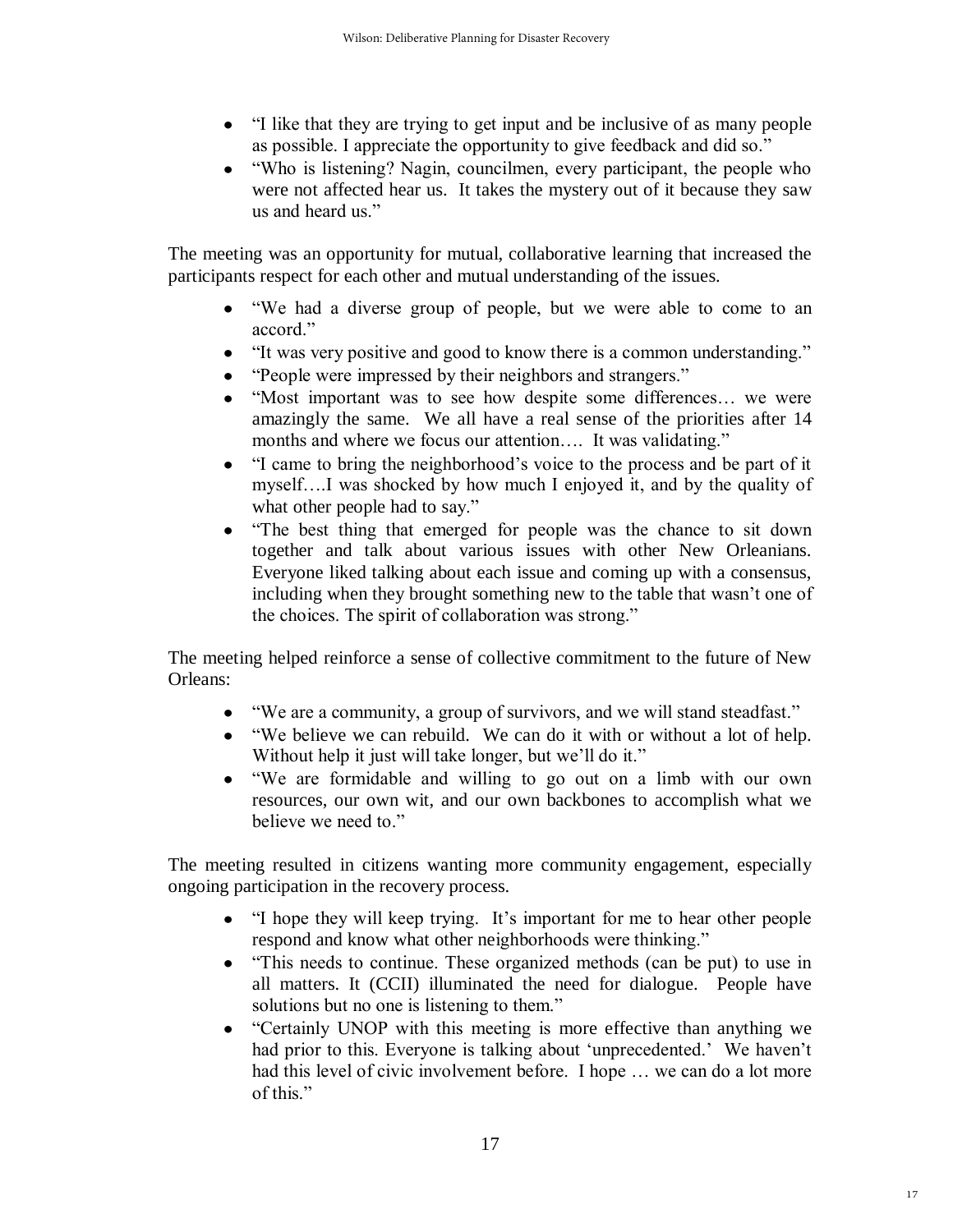CCII helped build social trust across racial, economic, and social divides ("we *can* work together!"). It helped create a sense of future life for the community ("New Orleans will come back!"). It fostered a sense of social efficacy ("we can rebuild"), a sense of individual responsibility and desire to participate ("I count"), and a sense of stewardship of the whole ("I care"). This is social healing: CCII helped participants to re-member themselves as a whole, as the social field that is New Orleans.<sup>26</sup>

Influence: What Difference Did the Public's Input Make?

CCII was seen by the public as legitimate because of the high attendance, the broad representation of New Orleans' diverse population, the transparency of the process, and the fact that the planners and many public officials were listening. Certainly CCII galvanized broad public support for the UNOP process (Williamson 2007). However, two doubts were raised frequently: Did the framing and clarity of the questions and options allow for meaningful input? Would the public's input be reflected in the final plan and in actual implementation? Participants wanted to know if CCII was just an exercise or would their voices count.

*Did the framing and clarity of the questions allow for meaningful input?* The concern about the vagueness, "dumbing down," ambiguity, and misunderstanding of questions was a theme across all of our sources. Some respondents found the questions and options confusing and did not know if their vote matched the intention of the option. They were particularly frustrated by the ambiguity of "greatest need" in two of the options. Some found that there were so many priorities discussed that the directives to the planners would not be clear.<sup>27</sup> Others found the questions too general ("shotgun") to be useful. The process of framing the questions was questioned in our key informant interviews. Some felt that different stakeholder groups had not been adequately involved in the development of the options*.* 

*Would the public's input be reflected in the final UNOP plan and implementation?* The city-wide planning team, which had left the participatory process to Concordia and America*Speaks* as much as possible in order to focus on the technical studies, got the message loud and clear that the final plan would have to readily demonstrate the public's input if it was to go forward. While not being advocates of deliberative planning,<sup>28</sup> the team went to work to incorporate the messages of CCII in time for the plan's presentation to the public for approval just six weeks later at Community Congress III. The team gained some immediate goodwill by announcing that the two questions about "greatest need" would be disregarded because of the ambiguity in the wording.

 $26$  The term 'field' is borrowed here from dynamic systems theory to describe the connection among the members of a living social system (Scharmer 2007).

<sup>&</sup>lt;sup>27</sup> Three out of four exit interviewees could identify only one clear vote: build better levees faster.

<sup>&</sup>lt;sup>28</sup> Source: personal communications with three of the principals prior to CCII.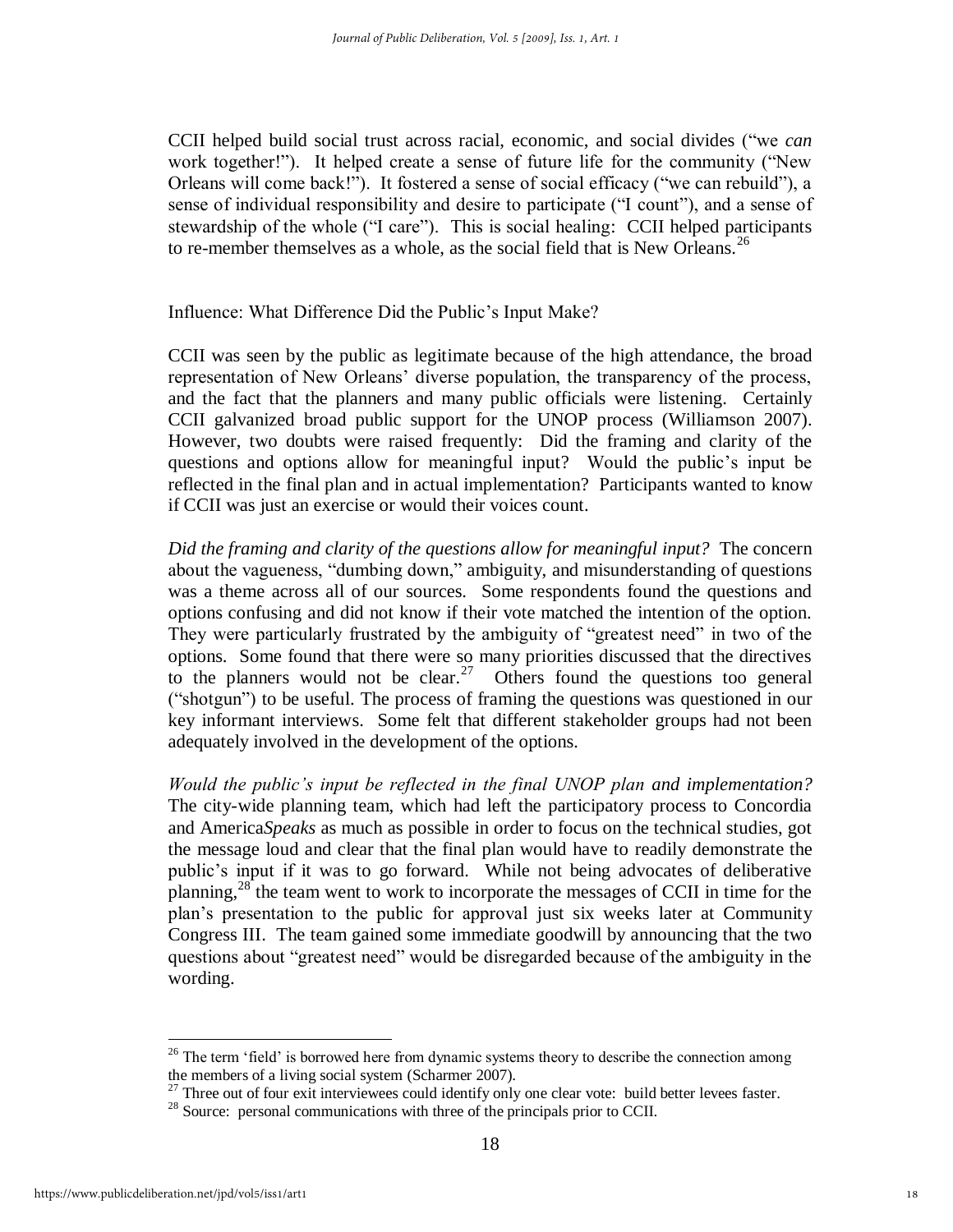The UNOP plan presented at CCIII reflected back to New Orleanians not just a literal interpretation of the keypad results but an understanding of the sentiments underlying them: safety from future flooding; empowering the community to act; an opportunity for all to return; equitable public services; and quality schools that meet community needs. The plan focused on empowering homeowners through incentives for clustering homes on higher ground. It proposed voluntary standards for rebuilding, including financial assistance for elevating homes beyond FEMA requirements and information for flood risk mitigation. It recognized the desire to make New Orleans affordable for low-income families, public housing residents, and renters, while at the same time avoiding concentrations of poverty and violence by building mixed-income communities. The plan called for targeted infrastructure investment, including neighborhood-based health centers and clinics, and multi-purpose school facilities. It identified implementation strategies based on flood risk and repopulation rates, and set time frames. It called for fairness and equity by proposing a funding gap program to meet the true costs of elevating or rebuilding. The public could rest assured that their concerns had been reflected in the UNOP policy plan.

Over ninety percent of the nearly 1,300 New Orleanians attending  $CClII^{29}$  voted to endorse the UNOP plan.<sup>30</sup> With such strong public backing, the UNOP plan including the individual district plans--was easily approved by the City Planning Commission, the city council and mayor, and, on June 25, 2007, the Louisiana Recovery Authority. Planner Ed Blakely, hired by the Mayor to head the Office of Recovery Management, took the UNOP plan and various neighborhood plans as direct input for the action plan. In September, 2007, his office completed the Target Area Development Plan, showing maps, projects, dollar amounts, funding sources (including bonds and private investment), and a time table for clustering specific investments in 17 targeted areas across the city. By the end of 2007 the first half billion in Federal and state reconstruction dollars and public bond money had arrived.

The Half Life of Deliberative Events: Sustaining Credibility

 $\overline{a}$ 

CCII galvanized New Orleanians' support for the city's recovery process and whetted the public's desire to be a part of the process going forward. Yet our interviews showed that interlaced with the optimism were fears that the government would not

<sup>29</sup> Once again organized and facilitated by America*Speaks* with private foundation funding, the event was held simultaneously in New Orleans, Atlanta, Dallas, and Houston on January 20, 2007.

<sup>&</sup>lt;sup>30</sup> I facilitated a table at the Houston site that day. I was struck by the lack of hope by the eight displaced African Americans at my table, mostly women, who had been bussed to the event from the same apartment complex in Houston. To the opening question, "What has inspired you most about the recovery process?," no one at the table could describe a single uplifting experience. Instead, they spoke of how the FEMA rent subsidies were soon to run out, how one woman was using up her Road Home reimbursement (essentially the equity in her decimated house in New Orleans) to cover her monthly living costs in Houston, how another woman could not afford to go back and take on a mortgage at her age. It can happen, as with expatriates after political turmoil, that those who are displaced with no hope of returning do not participate in the joy of re-membering their beloved home. The feeling at the table when it came time to vote on the plan was one of obligation: of course we will vote yes, they said, because otherwise the City won't get its recovery money.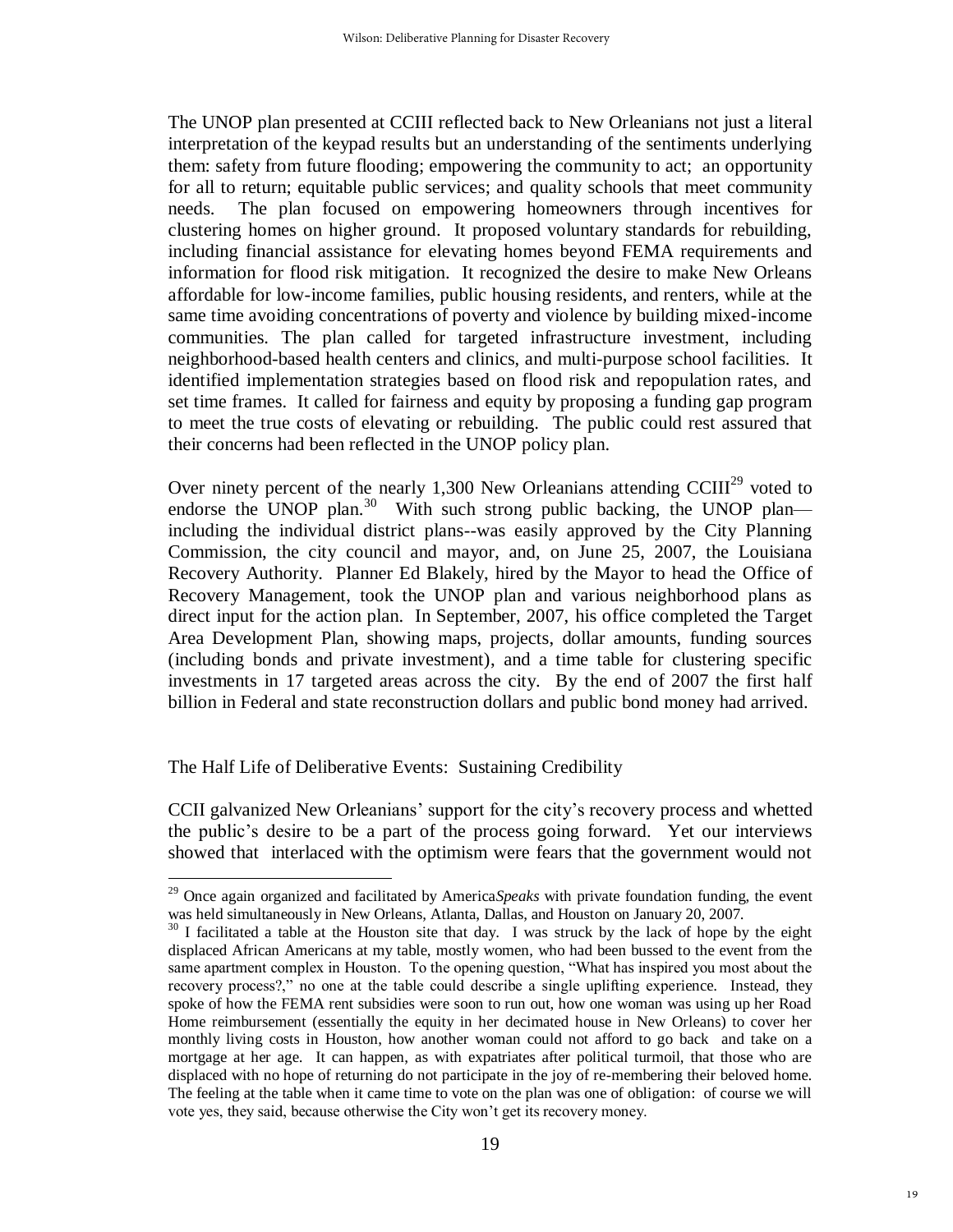follow through with continued opportunities for public deliberation and oversight of the recovery process, that the 'big shot planners' would go it alone after the event, that the mayor would ignore the plan, or that special interests or sheer incompetence would derail the plan.<sup>31</sup> If there was no visible follow through by the Office of Recovery Management, the halo of CCII and UNOP would quickly erode.

By September 2007 the promised 'cranes in the sky' had not materialized. Public faith in the recovery process began to erode. In December one of the flashpoint issues left unresolved at CCII reared its head: the fate of the public housing projects. With no deliberative mechanisms in place to address the issue, Federal bulldozing of public housing sparked loud protests that turned violent at a city council hearing where the vote to bulldoze was known ahead of time. Where was the new New Orleans? By the end of 2007, the necessary institutional infrastructure for ongoing civic engagement in the recovery process had not been built.

To be self-sustaining, participatory mechanisms must be integrated into the City's institutional infrastructure at the neighborhood, district, and city-wide levels.<sup>32</sup> The participatory mechanisms must include not only the one-way information flows of public information campaigns and public hearings, but also interactive mechanisms for deliberation and dialogue. Funding for the participatory infrastructure cannot depend in the long run on *ad hoc* sources. Private foundations have funded the deliberative efforts in New Orleans thus far. In fact, according to a GNOF representative, private foundations salvaged the recovery planning process in New Orleans by courting the key stakeholders to get them on the same page and financing the participatory process necessary to make the plan legitimate. The dividends were great—but temporary. A pivotal point on the road to deliberative democracy for the new New Orleans will be passing the impetus for public deliberation from private foundations to the public sector.  $33$ 

#### Summary and Conclusions

CCII was a remarkable event in a challenging setting on the road to participatory democracy. In a city plagued by racial divisions, economic disparity, and the trauma of natural disaster, the event demonstrates that inclusive public deliberation does more than provide reasoned input and a public voice into difficult policy decisions. It

<sup>&</sup>lt;sup>31</sup> Polletta's results from AmericaSpeaks' "Listening to the City" event in New York show similar fears among participants that the public's voice would go unheeded (Polletta 2008).

<sup>&</sup>lt;sup>32</sup> It is important to build the institutional framework of participation around the district and neighborhood planning capability put in place by UNOP and the various neighborhood initiatives. The framework should incorporate recovery monitoring mechanisms at the neighborhood and district levels. It should also facilitate small business and homeowner reconstruction, especially in targeted areas, through localized assistance centers for planning, designing, financing, and building.

 $33$  Foundation support may be critical in kick-starting public deliberation and funding prototypes; but if the events stay at the level of *ad hoc* or pilot projects, the public may soon experience 'participation' fatigue,' the feeling that 'this is just an exercise.' As a result people may turn to apathy, self-interest, power plays, or protest.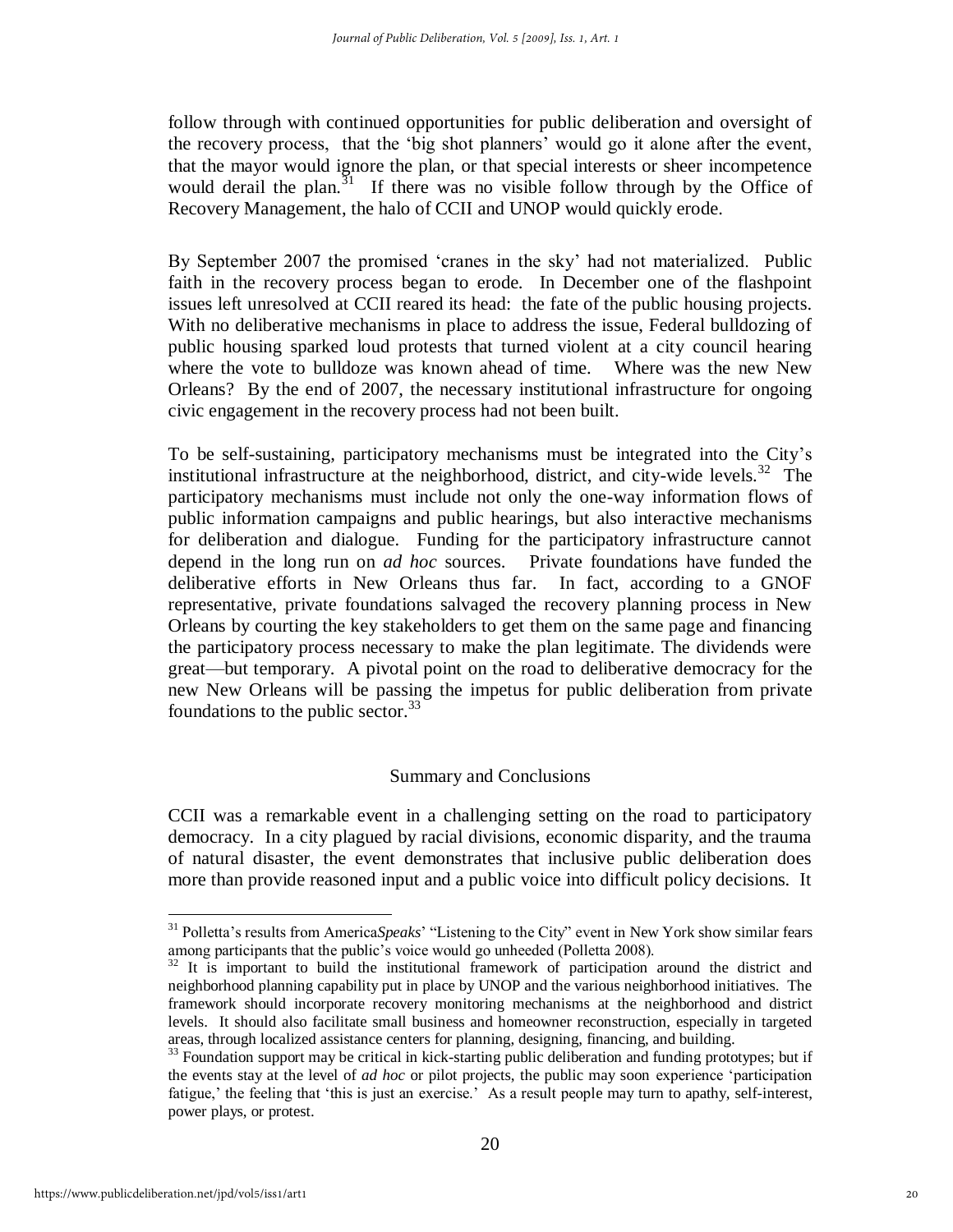does more than legitimate new public initiatives. It can spark a sense of common purpose, connect one another through a shared love of place, and rekindle faith in the future of the beloved community.

CCII was the pivotal point in galvanizing public support for the New Orleans recovery plan. It gave voice to the public's priorities, which were reflected in the final UNOP plan. It helped New Orleans re-member itself, across racial, economic, and geographic divides. It will be up to the City to consolidate these gains through a transparent institutional infrastructure for ongoing participation linked to decisionmaking and action.

#### Lessons for Deliberative Democracy

 $\overline{a}$ 

*Elements of good process design***.** Effective deliberative meetings do not just happen. They are designed, planned, organized, facilitated, and followed-up, and they are embedded seamlessly in a larger process of public decision-making and participation. CCII illustrates several key elements to good process design: America*Speaks* mobilized an unprecedented outreach campaign to assure strong representation of hard-to-reach demographic groups, especially the low income, renters, and diaspora populations. The meeting design incorporated procedural fairness, which gave a sense of safety and freedom from political manipulation.<sup>34</sup> The event design appealed to both head and heart: it incorporated art, poetry, music, humor and drama, as well as information and deliberation. Facilitation of the table conversations helped prevent domination of the conversations by one or two speakers.

Conversation was not limited to the official policy options: new options and minority opinions could be expressed and reported. The theme team process for synthesizing table input and the rapid report-back of keypad results created transparency. Followup after the meeting was immediate, with results posted on the website and mailed to individual participants.

The UNOP process, in which the event was embedded, also exhibited elements of good process design. It maintained transparency and credibility through clear communication with the public, quick and easy accessibility of information, and follow-through on stated intentions. It offered multiple opportunities for public participation at different levels (neighborhood, district, and city-wide) and different tracks (community advisory committee, district steering committees, stakeholder groups, and general public). The results of CCII were clearly and rapidly incorporated into the UNOP plan and the public given the opportunity just six weeks later at CCIII to see the plan and respond. The plan garnered a strong endorsement by over 90 percent of those responding on the keypads.

*Ongoing challenges in process design.* Table observations at CCII revealed two ongoing design challenges for deliberation professionals: first, how to make the table

 $34$  As one African American male so poignantly put it after the event, "I will tell my friends not to be scared to sit at tables like this. I would have walked out myself before coming to this."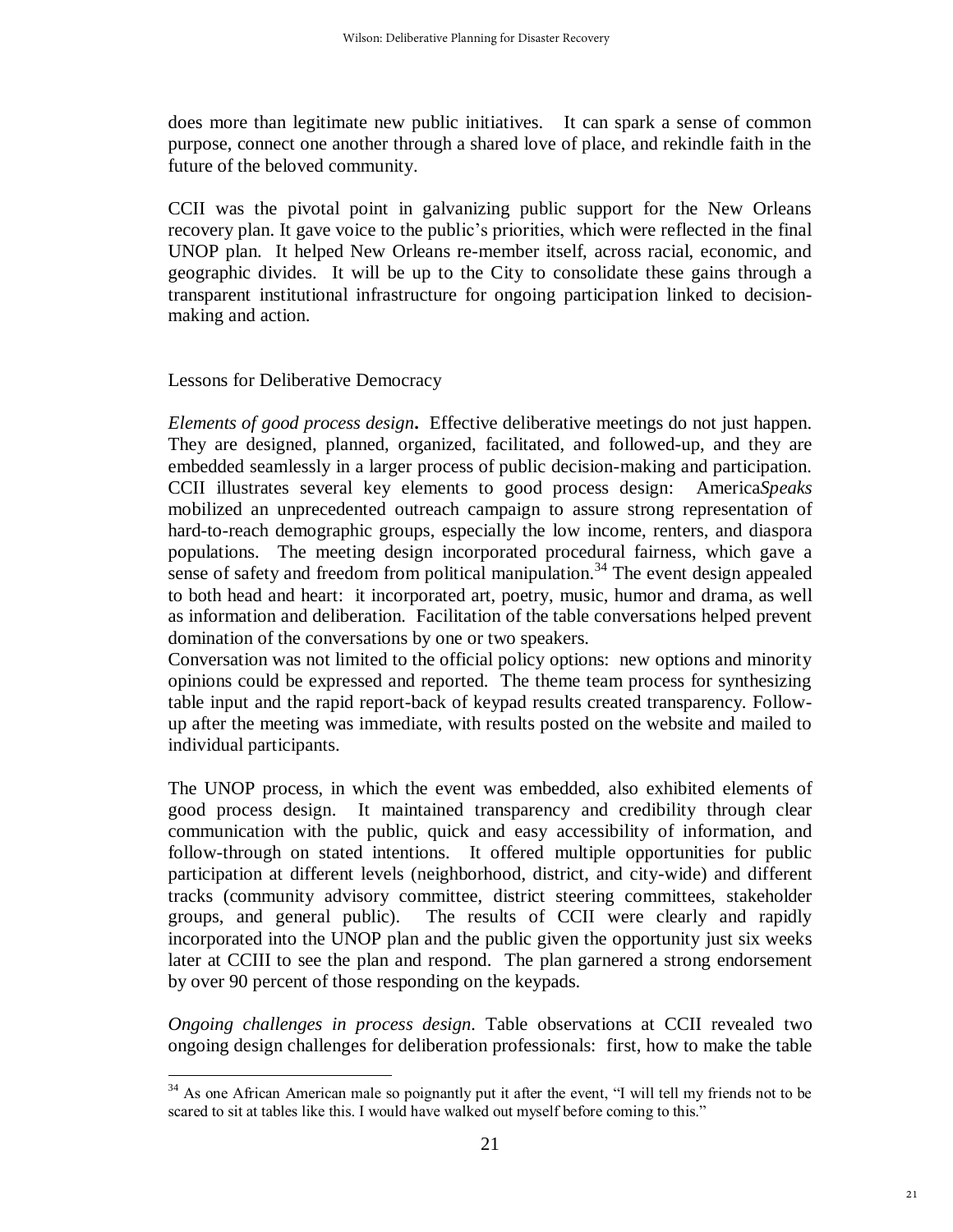conversations equally appealing and comfortable across race, culture, and gender. At CCII women spoke more frequently than men and whites spoke more frequently than blacks. White females had by far the highest participation rate per capita. White males were most likely to leave the event early. Making the use of technology equally accessible across age and education is another design challenge: at least a third of attendees did not use their keypads for voting.

Feedback from CCII also reveals another design challenge: one size does not fit all. Different issues, needs, and communication styles require different process formats and designs. A good public participation strategy will incorporate an array of meeting types. In the case of CCII some participants were left with the desire for a deliberative format that would allow greater exploration of key issues, more information and detail, the means to work through the divisive issues, and the opportunity to contribute to solutions.

*Recognizing the influence of deliberation in social trust and social healing.*The very act of bringing citizens together to make decisions is an opportunity to build social trust and social capital. CCII was a catalyst for connection across the tables and across the miles. It helped build social trust across racial, economic, and social divides ("we *can* work together!") and it fostered a sense of social efficacy ("we can rebuild‖). But something more happened at CCII: New Orleanians saw the social field that is New Orleans reconnected for the first time since Katrina. CCII helped create a sense of future life for the community ("New Orleans will come back!"). It cultivated a sense of individual civic responsibility and desire to participate ("I count"), and a sense of mutual respect and stewardship of the whole ("I care"). It helped residents re-member New Orleans in their hearts and minds. This was social healing: a moment of overcoming isolation and becoming whole. Not just feel-good byproducts of public deliberation, social trust and social healing are important dividends of deliberative democracy, especially in communities on the road to recovery from natural disaster.

*The need for an institutional infrastructure for public participation.*Deliberative public events, like most public events, have a short half life. Their momentum can be sustained only by embedding them in an institutional infrastructure of civic engagement. Such an infrastructure creates consistent opportunities for public deliberation connected to decision-making. It builds a deliberative feedback loop between government and citizens. Done well the infrastructure of participation is designed with the stakeholders and institutionalized over time to include the necessary tracks, levels, formats and elements for different communication styles and purposes. It builds an outreach capability that reaches a broad cross-section of the public. It involves stakeholder representatives and the general public in multiple tracks. It engages the public at the city-wide level and the neighborhood level. It encourages and incorporates neighborhood initiatives, linking participation to action. A civic engagement strategy for long term disaster recovery is as necessary as an investment strategy. With a strategic framework, an institutional infrastructure for civic engagement can evolve gradually through city-launched prototypes. Deliberative democracy is not a series of *ad hoc* events. It is a way of governance.